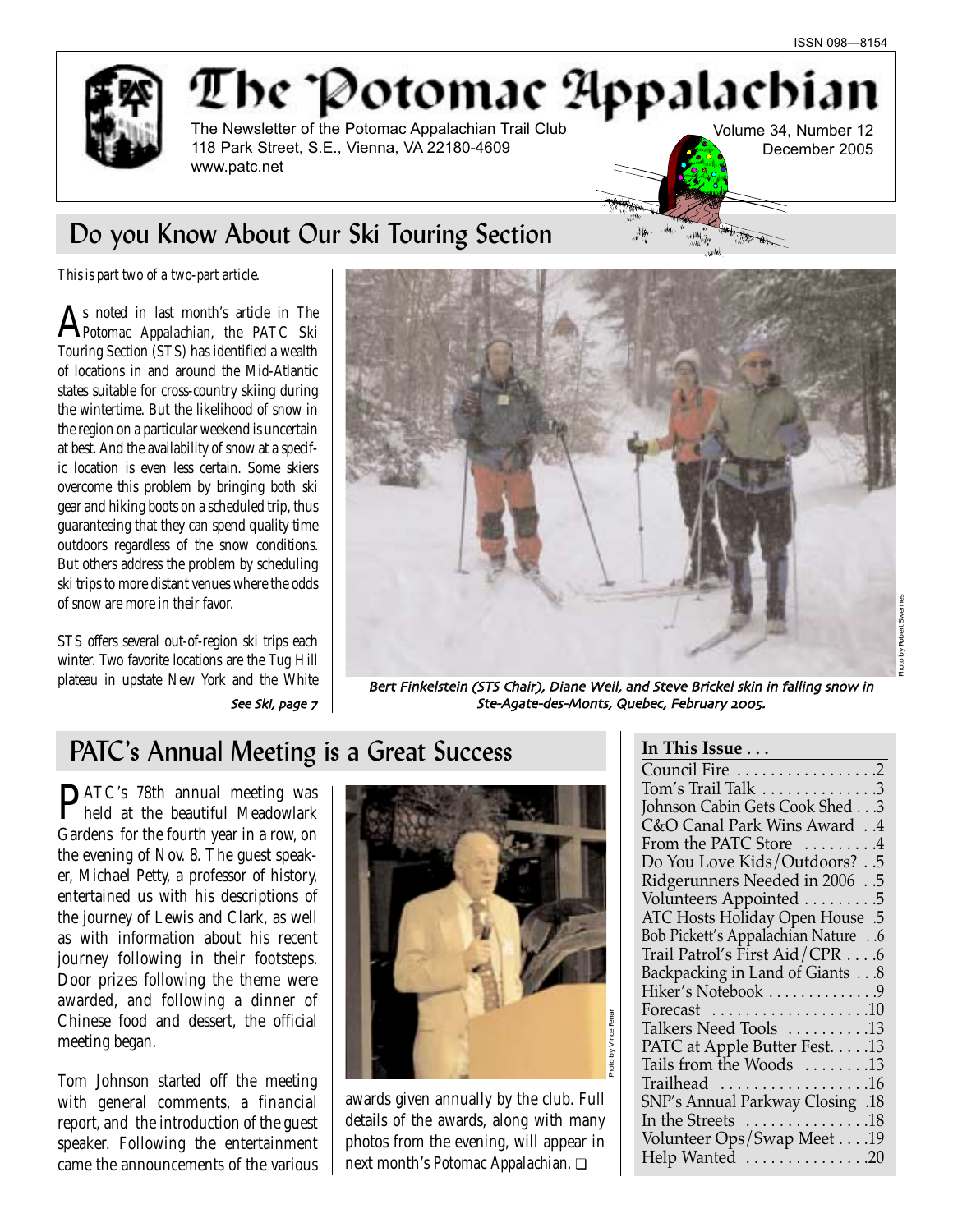# Council Fire

President Tom Johnson chaired the regularly scheduled PATC Council Meeting on Oct. 11, 2005, at Club Headquarters. Tom introduced special guests Lori Watkins, Bears Den manager, and Bob Williams, ATC director of land conservation. Wilson Riley, director of administration, announced the roof replacement would start the next day (Oct. 12) and would take several days. He requested that committee chairs should submit their annual reports by Oct. 31. He also announced that the bill for the insurance renewal for the year was \$47,047. Tom reported that chapter presidents had significantly simplified the Duties and Responsibilities that Council approved in September; Council approved the changes. Treasurer Ric Francke said that PATC has several large bills due in the near term, and there may be a need to shift money between budget items. He noted that nothing is in the 2006 budget for land acquisition.

## **Trails and Lands**

Vice President for Operations Bruce Glendening reported that the IT Committee had just met before the Council meeting and there were several new volunteers that had strong IT skills that they planned to use in integrating the PATC administrative databases. PATC is also experimenting with electronic conferences; some people may become more involved if they do not have to travel to Vienna.

Supervisor of Land Chris Mangold and Hiking Co-chair Karen Brown provided a slide show program with lessons learned on the Vos Track selective timber-cutting project. The presentation emphasized the importance of having a local person available to minimize site damage on this type of project.

## **Facilities**

Supervisor of Facilities Mel Merritt introduced a motion authorizing the PATC president to sign a lease with ATC on managing the Bears Den facility, with authority to accept minor changes. Trail Patrol Chair Katrina Hedlesky asked that there be an accommodation for the Ridgerunners in the business plan. Council approved the motion.

## **Other Activities**

Vice President for Volunteerism Lee Sheaffer presented the names recommended by ExCom for awards. Council approved honorary Life-Memberships to Kerry Snow, Carol Niedzialek, and Park Anderson. It also authorized an appreciation award plaque for non-PATC member George Boisse who has done extensive work at Rosser-Lamb. Lee said that PATC planned to have a booth at the annual Shenandoah Valley Balloon Festival on Oct. 14-16 at Long Branch in Millwood, Va. If any PATC member would like to become the librarian/archivist succeeding Carol Niedzialek, who is retiring from the position, please contact Alan Day at dayalan@nova.org.

*Maps* – Digital Map11 South District SNP Supplemental Budget will be more expensive than budgeted but existing funds can be shifted around to cover the cost.

*Risk Management* – Larry Marcoux is contacting other clubs to determine how they handle risk-management issues.

*Ski Touring* – Steve Bergstrom reported that the Ski Fair is scheduled for Nov. 5.

*Shelters* – The paperwork has been submitted for the Vos shelter; Henry Horn has not received any approvals for the shelter from Maryland.

*Cabins* – Silberman Cabin is under roof, progressing well, expects to stay within budget.

*Naturalist* – Water quality season is between Oct. 16 and Nov. 30.

*Regional Partnership* – Kerry Snow reported that the Stewardship Council met about two weeks ago; Sandy Marra also represents PATC.

*Trail Patrol* – Leave No Trace and hike leader training is starting. □ *—Alan Day, Secretary*

## HOW TO CONTACT US: HEADQUARTERS, SALES, CABIN RESERVATIONS, AND MEMBERSHIP INFORMATION

24-hr. Activities Tape #: 703/242-0965 Facsimile #: 703/242-0968

Address: 118 Park Street, S.E., Vienna, VA 22180 Hours: Monday through Thursday, 7:00 p.m. to 9:00 p.m. **Phone #:** 703/242-0315 **and Thursday and Friday 12 noon to 2 p.m.** 

To receive an information packet: Extension 10 Club e-mail: info@patc.net Club President (leave a message), Tom Johnson: Extension 40 World Wide Web URL: www.patc.net

## STAFF: DURING REGULAR BUSINESS HOURS

Director of Administration: Wilson Riley (Ext. 11) e-mail: Wriley@patc.net Trails Management Coordinator: Heidi Forrest (Ext. 12) e-mail: hforrest@patc.net Business Manager: Monica Clark (Ext. 15) e-mail: mclark@patc.net Membership/Cabin Coordinator: Pat Fankhauser (Ext. 17) e-mail: pfankhauser@patc.net Sales Coordinator: Maureen Estes (Ext. 19) e-mail: mestes@patc.net

## *Potomac Appalachian*

**Chief Editor:** Linda Shannon-Beaver, PA@patc.net **Features Editor:** Joanne Erickson **Forecast Editor:** Vince Ferrari, PA-Forecast@patc.net

## Club Officers and chairs contact info:

www.patc.net/about/contact.html or call the main club phone number. Contact list published twice annually in the PA.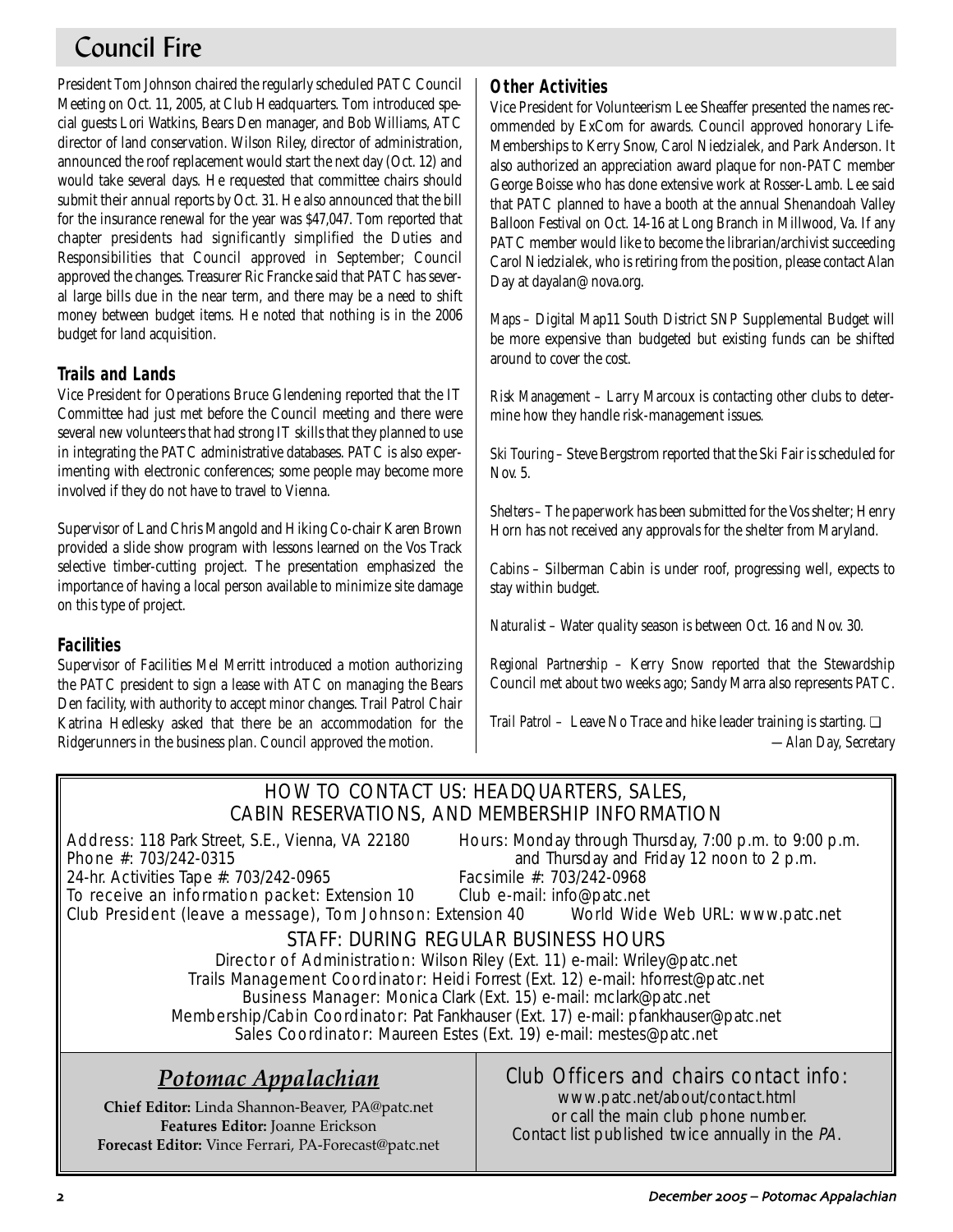# Tom's Trail Talk – Volunteers – What Are Your Rights?

 ${\bf A}$ group composed entirely of volunteers relies on comity for effectiveness. It's not like going to a paying job, and no one has to do anything. A volunteer who becomes disaffected can walk.

To get things done, PATC has a hierarchical organization, with some volunteers who supervise work and others who work under direction. Everyone in PATC has a boss to whom they are supposed to listen. I even have one – my district manager (DM). If I don't do what he says, I am going to feel some heat. So what happens when a volunteer disagrees with his "supervisor"? Let's say that I feel unjustly criticized by my DM. And let's say, further, that he is so unhappy with my performance as a trail overseer that he has just told me that he has appointed a new overseer in my place. Does the club have any procedure for working this out?

The answer is, yes, we do. We have several procedures that have been enacted by Council. The first is titled "Guidelines for Communicating with PATC Volunteers." It states that volunteers and supervisors are obliged to communicate openly with each other. If a supervisor has a problem with the work that a volunteer is doing, he or she must tell the volunteer directly. No fair hiding the disagreement or surprising the volunteer.

But what if nothing is working, and the volunteer must be removed? In this case I must be informed in writing why I am being removed. My DM can fire me (despite the fact that I am the club president) but he has to explain to me why it did not work out.

If I still disagree and want to keep my job, the second procedure kicks in. It is called the Dispute Resolution Policy. I can elevate my dispute to the supervisor of trails, and if I am still unhappy, I can refer it to the vice president for volunteerism. He (in this case it is a he) will try to resolve the dispute and may appoint a mediator. If, after 30 days, the dispute still exists, it will be referred to the Executive Committee, whose decision in the matter will be final. (Since I am a member of Excom, I would have to recuse myself from the decision.)

A third procedure, stated in our bylaws, is titled Discipline of a Member. It relates to disciplinary issues and does not appear to apply to the above case. I would not refer my dispute under that provision.

Do my DM and I get along? I assume we do since he has not notified me of any deficiencies. If he has a problem with me, I sure hope I will not be the last to know. I would like to have a chance to correct the problem. ❏ *—Tom Johnson*

# Johnson Cabin Gets a Cook Shed

**Thanks to the Herculean efforts of<br>Thomas Jorgensen's "Southern** Jorgensen's Slackers" work crew, the diminutive Johnson Cabin now sports a first-rate cook shed. For three consecutive weekends in August the Slackers trooped out to the Vining Tract and worked their hearts out. Based on the design of the cook shed at the Blackburn Trail Center, Johnson Cabin's is 10' x 15' with a

work table across one end, a grill, and space for a small picnic table.

The double-size bunk bed makes Johnson Cabin rated for four occupants, but with a 7' x 15' footprint it is perhaps better suited for two or a family of four with small children. The new cook shed opens up some more real estate for warm weather cooking, dining, and



Jerry Bortner checks the plumb of a post being held by Ken Lyons and Bob Edwards while Thomas Jorgensen (now you know where the Slackers got their name) takes a break.

lounging. It offers a view of the adjacent (uninhabitable) Louraine Morris house.

Johnson Cabin is located at the far west of the Vining Tract, an 0.8-mile hike in from the parking area. It is situated perfectly for those who want to "get away from it all" or who want to explore the many trails in the immediate area. ❏

*—Ken Lyons*



The completed cook shed expands the living space significantly and is a nice way to enjoy the outdoors.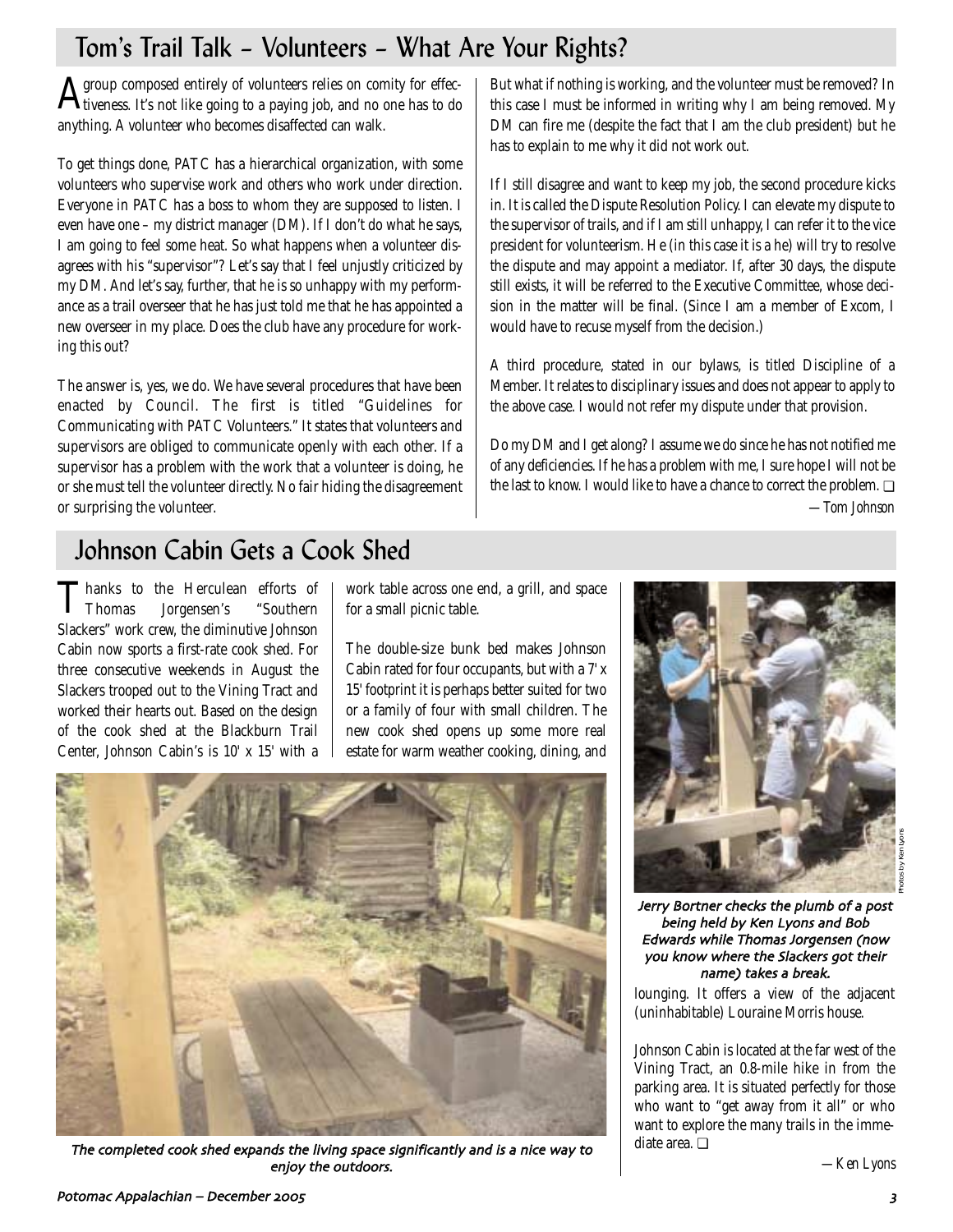## C&O Canal National Historical Park Wins Award for Top Federal Volunteer Program

**"The Pride in America" is a national partnership program that** engages, supports, and recognizes volunteers who work to improve the nation's public lands.

"You have touched others with the gifts of your time and talent," said Interior Secretary Gale Norton. "Your efforts at stewardship on behalf of public lands in this country are a testament to the value that volunteers provide to all Americans."

Showing a significant increase in the number of volunteers and hours contributed over the past year, the park's VIP program grew from 1,847 volunteers to 2,396 volunteers, who contributed an estimated value of \$840,041 to the park. One staff person directs the park's VIP program with the help of an intern who works with the park's five visitor centers.

The park's VIP program has been designed to run virtually independently in order to allow park staff to concentrate on other necessary duties. With partnerships across multiple organizations, the VIP program's efforts focused on recruiting and retaining students and senior citizens in 2005.

The park's VIP program engages youth, students, and seniors in volunteering for the bike patrol program, administrative work in the visitor centers, as campground hosts or living history interpreters, docents at lock houses, trail maintenance volunteers, campground hosts, resource management assistants or volunteers who conduct annual winter bird surveys, and level walkers who walk the towpath and update park staff on conditions.



Interior Secretary Gale A. Norton recently presented volunteers and employees of the Chesapeake & Ohio Canal National Historical Park with "Take Pride in America's" federal volunteer program award, the highest designation for a federal agency volunteer program. The park's award is for its VIP program.

In Montgomery County, in partnership with PATC, volunteers donated time to maintain the network of trails in the Great Falls area, helping to keep popular trails open and safe. The PATC volunteers led a group to implement the park's Leave No Trace program in order to reduce visitor impact on Bear Island, home to the popular Billy Goat Trail. Through a conservation grant from REI Outfitters, PATC joined the Nature Conservancy and the park's VIP program to provide Leave No Trace training to 10 trail stewards who provided education to hikers on how to minimize impacts on the Billy Goat Trail. ❏

*—Excerpted from www.nps.gov.*

# Climbers' Guide to the Great Falls of the Potomac

2001, Second edition

(Second Edition; Tate; 2001; 190pp.) This guide provides maps, descriptions, and ratings of technical climbing routes along the Potomac River; covers both the Maryland and Virginia shorelines. The revised edition includes dozens of new routes, and extremely easy-toread, updated maps and photos for locating climbs.

ROM THE PATC STORE **ROM** Retail Price: \$12.95 non-member or \$10.36 member, plus \$2.00 shipping and 5 percent VA tax. You can call to place your order (703/242-0693) or go to www.patc.net. FItem: PC190 ❏



**PRI** 

THE P.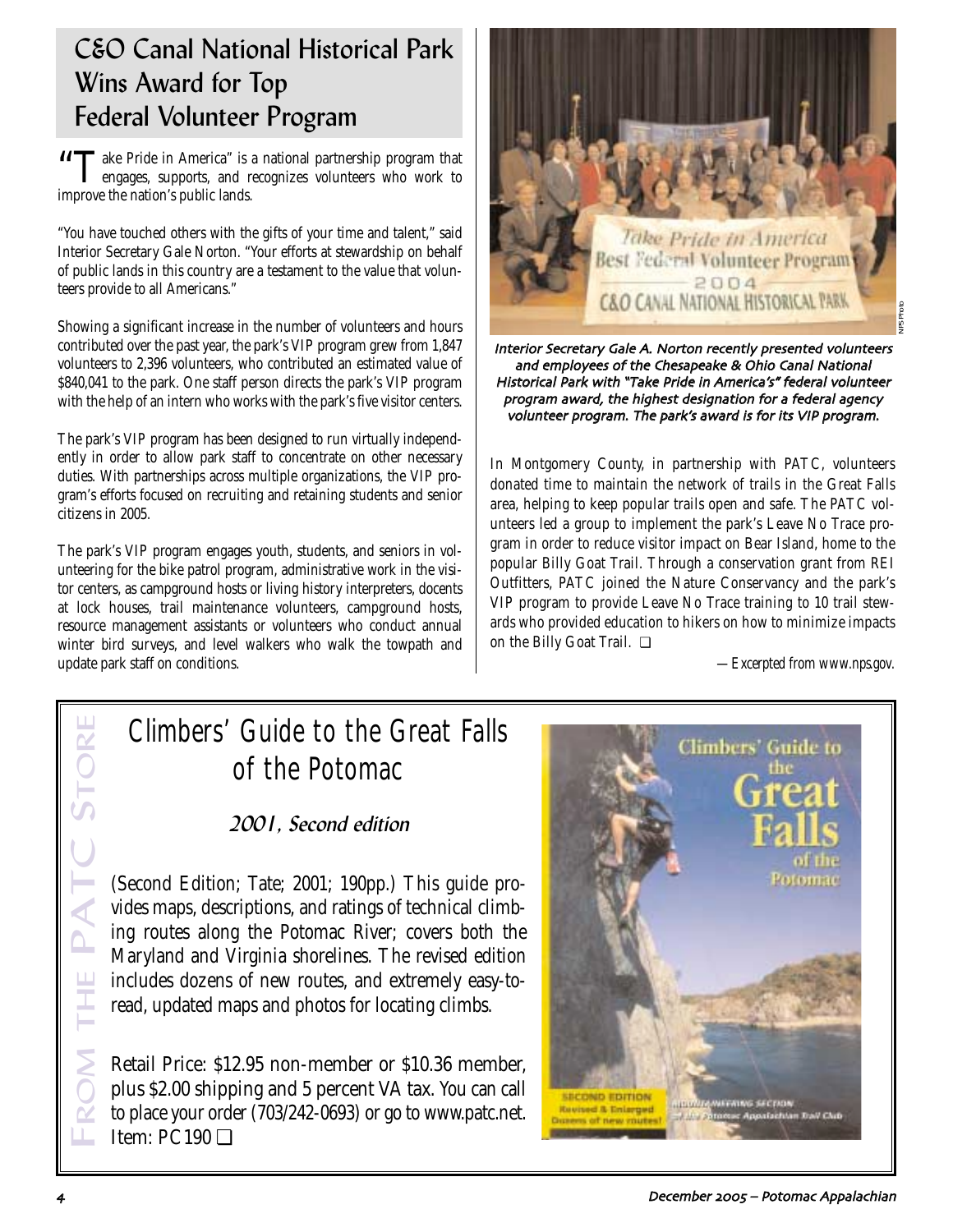# Do You Love Kids and the Outdoors?

Coming on May 6-7 is the 2006 PATC<br>Family Weekend. Families, especially those with young children, are invited to gather for hiking, camping, eating, and having fun. Of course individuals are welcome too. We'll be at Bears Den this year, which offers a variety of hikes, lodging options, and spaces for activities. We are now looking for volunteers to lead activities, including hikes, nature crafts, games and a sing-a-long. Activity ideas are also welcome. Lead an

activity of your own creation, or we can assign you one that meets your interests. Not feeling like leading? We could use a few folks to shuttle gear and to work in the kitchen. Complete registration information will be available in February. Anyone with ideas or who wants to volunteer is encouraged to contact Anne Regan (Anne.c.regan@verizon.net) 703/689- 3883 soon. Looking forward to a memorable weekend with your help. **□** 

*—Anne Regan*

# Ridgerunners Needed in 2006

PATC, in conjunction with ATC, wants to hire five Ridgerunners starting in April or May 2006. If you like to backpack, are experienced hiking on trails, are good at interacting with people, and would like to get paid for it, then please contact us. We provide additional training, including wilderness first aid and Leave No Trace (LNT) ethics.

Starting in spring 2006, the PATC Ridgerunners will backpack on their sections of the AT from SNP to Michaux State Forest in southern Pennsylvania, staying near shelters and other facilities. Ridgerunners work with the public, trail community, and officials along the AT to enhance the public's enjoyment of the trail and to help protect it. Duties include:

*• Providing general support to hikers and campers, including directions and other information* 

*• Educating hikers on the importance of minimizing their impact on the trails and surrounding resources* 

*• Inspecting the AT and trail-related facilities and reporting on their condition to PATC and others* 

*• Performing light maintenance on the trail.* 

As ambassadors on the trail, they will meet and greet hikers and provide literature to inform visitors about the AT, particularly concerning LNT principles. Ridgerunners will encourage the best behavior on the part of hikers, facilitate a positive trail experience (especially for those who are poorly prepared), and elicit the support of trail neighbors, who may not understand or use the trail properly. Ridgerunners by their presence will discourage and mitigate misuse of the AT and its environs by performing educational and public relations functions. ❏

# Trail Overseers - Appointed in October *Shelter Overseers*

# **Brian Call Annapolis Rocks** *Trail Overseers* **Tom Burson Potomac Heritage Trail - Water Tower to Live Oak Drive Bob Austin Bull Run-Occoquan Trail - Soccer Field Bridge to Bull Run Marina Lee and Little Stony Creek Trail**

### Potomac Appalachian – December \$%%& &

# ATC Hosts Holiday Open House

 $\rm A^{\tau_C}$  will host its second annual Holiday<br>Open House from 10:00 a.m. to 5:00 p.m. Saturday, Dec. 3, 2005.

All are invited to stop by for hot cider, coffee, and cookies with ATC staff and volunteers and to shop for gifts, maps, and guidebooks in our visitor's center. Authoritative information about AT history, conditions, and hiking is also available at the visitor's center. Be sure to check out ATC's 10.5-foot-long, threedimensional relief map of the AT, and explore our interactive multimedia presentation.

Founded in 1925, ATC is a volunteer-based, private, nonprofit organization dedicated to the preservation, management, and promotion of the AT as a primitive setting for outdoor recreation (on foot) and for education. Visit www.appalachiantrail.org/directions for directions to our visitor's center at 799 Washington St., Harpers Ferry, or call 304/535-6331.

Dec. 3-4 is one of two Old Tyme Christmas weekends presented by the Harpers Ferry Merchants Association in conjunction with Harpers Ferry Main Street and the town of Harpers Ferry. For more information, visit www.harpersferryinfocenter.org.

In conjunction with Old Tyme Christmas, Harpers Ferry National Historical Park www.nps.gov/hafe will again present "Prospects of Peace: A Soldier's Prayer" on Dec. 3 and 4. This special program will focus on Yuletide 1864 when Harpers Ferry soldiers attempted to create their own version of Christmas on the battle front. Programs and activities will feature local citizens and sol-

diers preparing for the Yuletide, a Civil Warstyle Santa Claus dispersing presents to  $\mathsf{\mathsf{L}}$ soldiers, Victorian Cotillion, Yuletide confections, and special guided walking tours. ❏ *—Laurie Potteiger*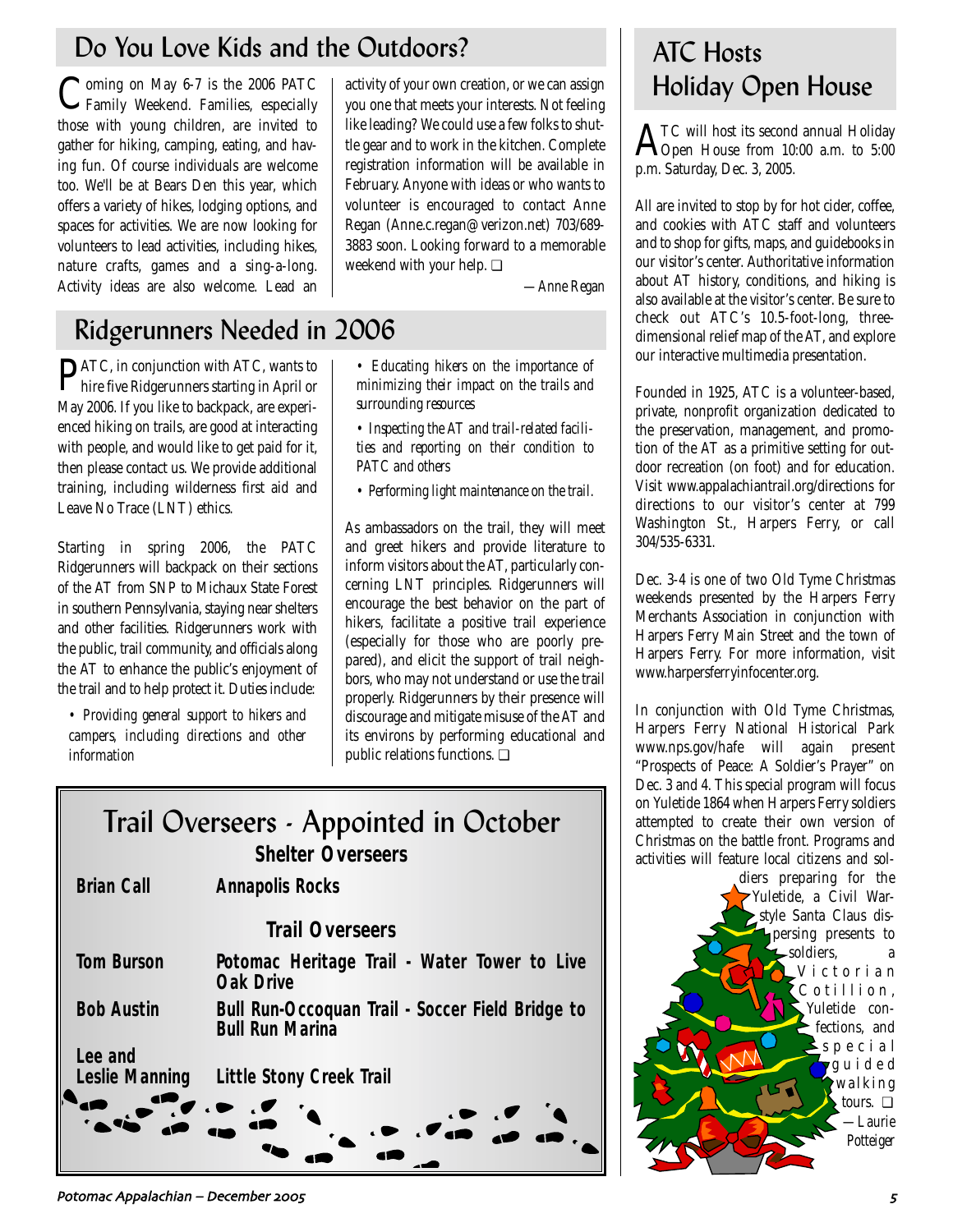## Bob Pickett's Appalachian Nature: The Environment

## **ATC Pushes for the Environment**

The Appalachian Trail Conservancy (ATC) and the chapter clubs are leading PATC to take a more active and responsible role in protecting our lands. Through ATC's leadership, each club monitors state and federally protected species, and many clubs measure air and water quality along their trails and properties. Conservation easements have become a major tool in protecting the environment of our hiking areas, as they increase the value of our hiking experience. And, of course, nothing better typifies this burgeoning direction more than the change in name of our governing organization, the Appalachian Trail Conservancy.

As PATC's landholdings continue to grow with purchases along the Tuscarora Trail and acquisitions of land tracts throughout the region, the need for a conservation policy that can guide us in all of our club's activities becomes ever more important.

## **Maintaining a Stable Ecosystem**

Through time and evolution, the endless variety of living conditions throughout the world has created the same number of life forms. And within each set of living conditions, or habitats, these living forms have adapted and competed to create a community that makes the most efficient use of the energy made available by the habitat. What's more, these living members have maximized their efficiencies by not only benefiting from the other community members, but, in many cases, by becoming obligate dependents upon others within the community. The welfare of one species is dependent on the well-being of others. This is truly the intricate web of life. And it is in balance. A mature community, or ecosystem, is the most efficient and complete user of the available energy. In this natural world, no nutrients are wasted. The waste products of some are the fuel for others.

At times, I feel extremely fortunate to be living at this particular time in history. We have progressed to a point where we have the knowledge of how our natural systems work, and we still have some of the original virgin lands to experience. However, in just two or three more generations, the virgin lands of our planet will be gone. What's just as remarkable is that 100 years ago, half of the Potomac River watershed was still virgin woods, and only 16 generations ago, the whole of North America was virtually untouched by European hands!

## **Human Pollution**

So much is happening to our planet in such a short time. The implications of our human population and technological byproducts have been a deterioration of our land, air, and water. And, as they deteriorate, so do our natural systems, and no one knows what will happen if these communities collapse.

The biggest pollution source in the world is fossil fuel combustion. Many of the environmental problems affecting our forests result from our fossil fuel dependence. These impacts include global warming, air quality deterioration, oil spills, and acid rain. Over the past 150 years, burning fossil fuels has resulted in more than a 25 percent increase in the amount of carbon dioxide in our atmosphere, the source of "greenhouse warming." Utilities that use coal to generate electricity produce two-thirds of the nation's sulfur dioxide emissions. The transportation sector is responsible for close to half of the U.S. emissions of nitrogen oxides; power plants produce most of the rest. Nearly 50 percent of the nitrogen oxide in the atmosphere and 70 percent of sulfur dioxide are a direct result of emissions released when coal is burned. Both of these create acid rain.

In the short term, pollution emission can be reduced. Such reductions can be dramatic. If you recall the Eastern North American blackout in August 2003, most of the power plants in southeast Canada and the Northeast and Midwest United States were turned down. Compared with the same time a year prior, testing in Pennsylvania revealed a 90 percent drop in sulphur dioxide levels, a 50 percent drop in ozone, and a visibility increase of 30 miles. We can reverse the pollution trends!

In the long term, alternatives to a fossil fuel economy will have to be developed. If we have learned anything, it should be that we should follow the examples of nature. It seems that an economy based on the unlimited (and free) solar energy is the obvious answer. Hydrogen may become the "energy carrier of the future," based on the splitting of water, using solar energy directly or indirectly via electricity. Hydrogen would then be used as a substitute for natural gas.

# Emergency Response Training and Trail Patrol

Presents

## Basic Wilderness First Aid and CPR and AED

Jan. 21 and 22, 2006

Day one of this two-day class covers Adult CPR and AED (Automated External Defibrillator) and American Heart Association First Aid. You will receive a textbook and a certification card good for two years. Day two is American Safety and Health Institute (ASHI) Basic Wilderness First Aid. You will learn how to do patient assessments, bleeding control, splinting, and other basic first aid skills in the wilderness setting. There is plenty of hands-on time and paramedics with years of backcountry experience teach the classes.

Cost of the class is \$120 for Trail Patrol Members and \$130 for Non-Trail Patrol members. Pre-Registration is required before Jan. 13, 2006. For more information or to download the registration form, go to www.patc.net/volunteer/trailpatrol.com or contact Saleena DeVore at tp1staid@patc.net or 540/972-8394.

## **Correction**

We regret and retract errors reported in the November 2005 Council Fire regarding the motion to oppose the proposed Georgetown University boathouse. The corrected version reads as follows:

The Sept. 13, 2005 Council approved a motion to join the Defenders of the Potomac River Parkland in opposing plans for a 19,000-square-foot private boathouse on land currently within the C&O Canal National Historical Park. (For details, please refer to the November 2005 *PA* article "Massive Private Building Threatens Potomac Gorge and C & O Canal Park" by Sally C. Strain, DC Coordinator, Defenders See Bob, page  $\mathbf{14}$  | | of Potomac River Parkland.)  $\Box$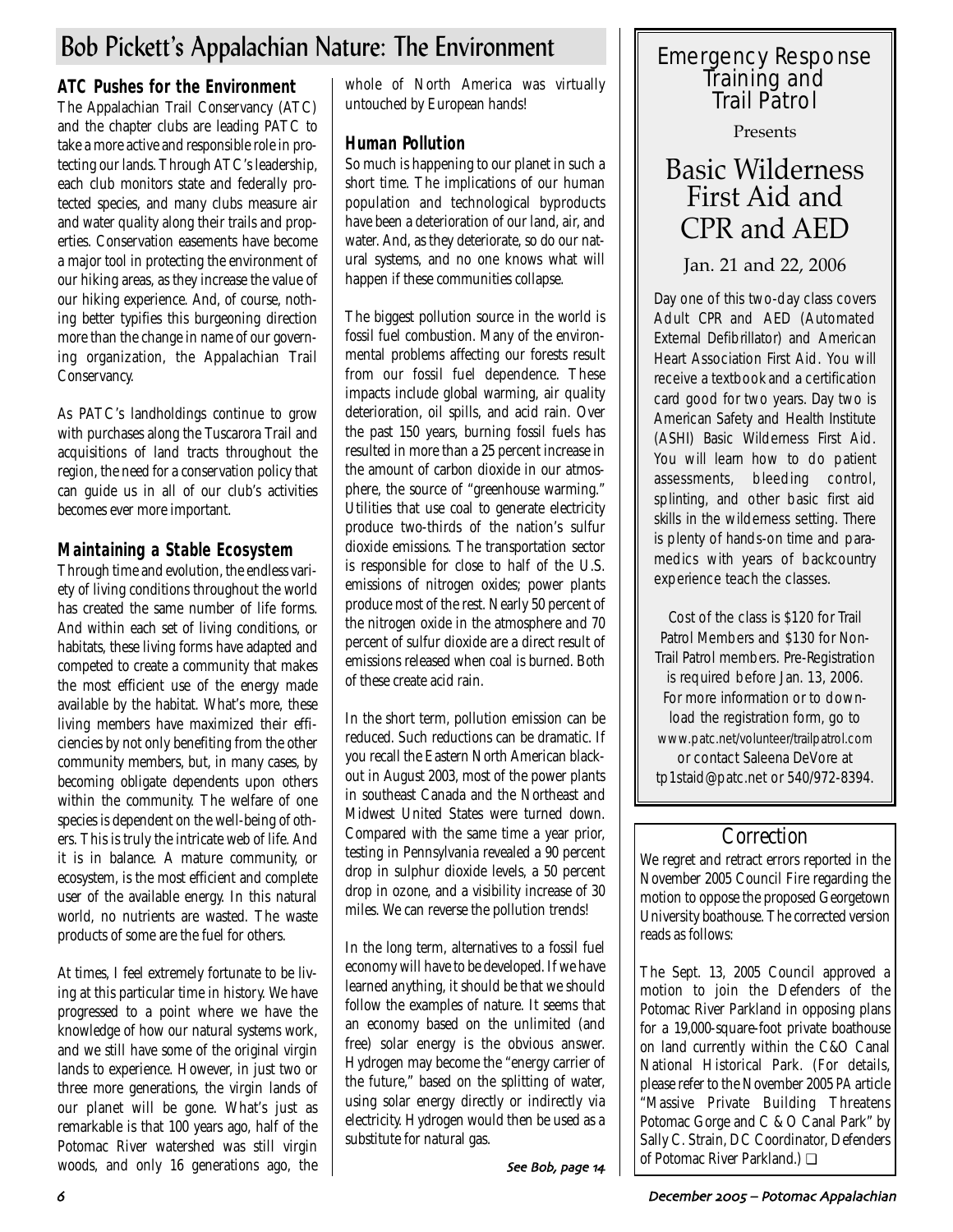#### Ski, from page 1

Mountains of New Hampshire. The section "discovered" the Tug Hill area about eight years ago. Prior to that PATC skiers were traveling to the Lake Placid area of New York (http://www.lakeplacid.com/) to ski at one or more of the ski touring centers there and along the 50-mile Jackrabbit Trail. If the snow conditions are good, Lake Placid is a winter sports Mecca not to be missed. The Tug Hill area north of Syracuse, N.Y., is a bit shorter drive, is less glamorous (and less expensive), and has somewhat more dependable snow. The greater snowfall is due to "lake effect" precipitation caused by air passing over Lake Ontario. The Tug Hill region has two dependable ski centers. Salmon Hills (http://www.salmonhills.com/) is a commercial operation that can draw crowds similar to those of a downhill ski resort. Osceola (http://www.uxcski.com/) is a smaller, familyrun business with some excellent groomed trails and more solitude. The Tug Hill region also has a wealth of state forests that offer wintertime backcountry skiing opportunities. STS currently offers two trips to this region each winter.

The White Mountains area of New Hampshire offers a wide range of downhill and cross-country skiing options. The section organizes trips to this area every year or two. They are always fully subscribed. Most skiers fly from the Washington area up to Manchester, N.H., and then travel by rental van on to the ski areas. Lodging is normally in rented townhouses in the nearby towns of North Conway, Glen, and Jackson. Two ski centers have particularly drawn the praise of our members and many return visits. They are the Jackson STC (www.jacksonxc.org/) in Jackson, N.H., and the Bretton Woods STC (www.brettonwoods.com/xcountryski/) on the grounds of the grand Mount Washington Hotel. Both offer miles and miles of beautiful tracked skiing trails and have first-class ski shops. Other ski centers abound in the region, though many of them cater to skate skiers rather than classic track skiers.

|                                                                         | <b>Ski Location</b><br>Event                                                      | <b>State</b> | <b>Start</b> |         | Return Ski Days | <b>Notes</b>           |  |  |
|-------------------------------------------------------------------------|-----------------------------------------------------------------------------------|--------------|--------------|---------|-----------------|------------------------|--|--|
|                                                                         |                                                                                   |              |              |         |                 |                        |  |  |
| $\mathfrak{Z}$                                                          | Laurel Highlands (Trail Prep)                                                     | <b>PA</b>    | 2-Dec        | 4-Dec   | $\mathbf 0$     | <b>Work Crew</b>       |  |  |
| $\overline{4}$                                                          | <b>White Grass</b>                                                                | <b>WV</b>    | 9-Dec        | 11-Dec  | $\overline{2}$  | Season Opener          |  |  |
| 5                                                                       | <b>White Grass</b>                                                                | <b>WV</b>    | 16-Dec       | 18-Dec  | $\overline{2}$  | Pre Holiday Escape     |  |  |
| 6                                                                       | Tug Hill                                                                          | <b>NY</b>    | 29-Dec       | $2-Jan$ | $\overline{4}$  | New Year's Trip        |  |  |
| 7                                                                       | Local Pick-up trip                                                                | snow         | 2-Jan        | $2-Jan$ | 1               |                        |  |  |
| 8                                                                       | <b>Blackwater Falls</b>                                                           | <b>WV</b>    | 6-Jan        | 8-Jan   | $\overline{2}$  |                        |  |  |
| 9                                                                       | Laurel Highlands                                                                  | PA           | 6-Jan        | 8-Jan   | 3               |                        |  |  |
| 10                                                                      | Tug Hill                                                                          | <b>NY</b>    | 13-Jan       | 16-Jan  | 3               | <b>MLK</b>             |  |  |
| 11                                                                      | New Germany                                                                       | <b>MD</b>    | 13-Jan       | 16-Jan  | 3               | <b>MLK</b>             |  |  |
| 12                                                                      | Laurel Highlands                                                                  | PA           | 13-Jan       | 16-Jan  | 3               | <b>MLK</b>             |  |  |
| 13                                                                      | Canaan Valley                                                                     | <b>WA</b>    | 13-Jan       | 16-Jan  | 3               | <b>MLK</b>             |  |  |
| 14                                                                      | Canaan Valley                                                                     | <b>WV</b>    | 19-Jan       | 22-Jan  | 3               |                        |  |  |
| 15                                                                      | Camp Sequanota                                                                    | PA           | 20-Jan       | 22-Jan  | $\overline{2}$  | Learn to Ski           |  |  |
| 16                                                                      | Laurel Highlands                                                                  | PA           | 20-Jan       | 22-Jan  | $\overline{2}$  |                        |  |  |
| 17                                                                      | <b>Blackwater Falls</b>                                                           | <b>WV</b>    | 20-Jan       | 22-Jan  | $\overline{2}$  |                        |  |  |
| 18                                                                      | <b>Blackwater Falls</b>                                                           | <b>WV</b>    | 27-Jan       | 29-Jan  | $\overline{2}$  |                        |  |  |
| 19                                                                      | Local Pick-up trip                                                                | snow         | 28-Jan       | 28-Jan  | $\mathbf{1}$    |                        |  |  |
| 20                                                                      | <b>Blackwater Falls</b>                                                           | <b>WV</b>    | 3-Feb        | 5-Feb   | $\overline{2}$  |                        |  |  |
| 21                                                                      | Local Pick-up trip                                                                | snow         | 4-Feb        | 4-Feb   | $\overline{1}$  |                        |  |  |
| 22                                                                      | Whitegrass                                                                        | WV           | 10-Feb       | 12-Feb  | $\overline{2}$  |                        |  |  |
| 23                                                                      | France                                                                            |              | 10-Feb       | 19-Feb  | $\overline{7}$  | President's Day        |  |  |
| 24                                                                      | Garmisch, Germany                                                                 |              | 11-Feb       | 20-Feb  | $\overline{7}$  | President's Day        |  |  |
| 25                                                                      | Ski Dance                                                                         | PA           | 17-Feb       | 20-Feb  | 3               | President's Day        |  |  |
| 26                                                                      | Canaan Valley                                                                     | <b>WV</b>    | 17-Feb       | 20-Feb  | 3               | President's Day        |  |  |
| 27                                                                      | <b>Elk River Touring</b>                                                          | <b>WV</b>    | 24-Feb       | 27-Feb  | 3               |                        |  |  |
| 28                                                                      | Local Pick-up trip                                                                | snow         | 25-Feb       | 25-Feb  | $\mathbf{1}$    |                        |  |  |
| 29                                                                      | <b>Bryce Canyon National Park</b>                                                 | UT           | 1-Mar        | 5-Mar   | 3               |                        |  |  |
| 30                                                                      | Rangeley Lakes Loppet                                                             | <b>ME</b>    | 1-Mar        | 5-Mar   | 3               | <b>Gliding Gourmet</b> |  |  |
| Please note that this trip schedule is tentative and subject to change. |                                                                                   |              |              |         |                 |                        |  |  |
|                                                                         | Cancellation policies may result in trips being closed out earlier than expected; |              |              |         |                 |                        |  |  |

please reserve space early.

STS is venturing even further afield in the search for good snow and great cultural experiences. Two years ago the section sponsored a 10-day trip to Garmisch, Germany. The skiers lived in typical German vacation apartments in the town, shopped in the local stores, and enjoyed the cuisine at several town restaurants. Garmisch (www.garmischpartenkirchen.de/ [click English]) has been a tourist destination for hundreds of years. In the event of a winter warm spell, one can simply travel south into the Alps of Austria to find pristine ski trails at higher elevations. STS will be offering the Germany ski trip again this coming February. Competing with the Germany trip this season will be a fascinating hut-to-hut Nordic skiing trip in the French and Italian Alps. This mid-February trip will include four days with a guide on La Haute Trace des Escartons. It includes an optional three-day stay in Paris.

Last winter the section broke new ground in North America by sponsoring a week-long trip to the Laurentian region north of Montreal. The group stayed in the first-class Far Hills Hotel near the town of Val-Morin, enjoying 5-course dinners each evening and a wide range of skiing venues each day. The French Canadian towns and ski centers offered a wealth of cultural and recreational opportunities. This year the Ski Touring Section will conclude its out-of-region excursions with a ski trip to Bryce Canyon National Park (www.nps.gov/brca/) in Utah the first week of March. At a time when spring is edging into Washington, Bryce Canyon is still locked in winter. At an elevation of 9,000 feet, the canyon area can have ample snow cover until late in the spring. A large motel complex just outside the park boundary will serve as the skiers' base of operations for excursions into the national park. This will largely be backcountry skiing in a gentle, rolling countryside set with ponderosa pine and the incredible red hoodoo geological sculptures for which Bryce Canyon is famous.

There is something magical about cross-country skiing. Whether enjoyed due to a sudden snowfall at your front door or on a trip to the countryside, it is winter recreation at its finest for fit people of all ages. Traveling to more distant locations to ski, whether in this country or abroad, adds another rich element to the experience. Geographic wonders outside the Mid-Atlantic region and the new cultural experiences inherent in these more distant excursions can give you fond memories for life. ❏

*—Robert Swennes*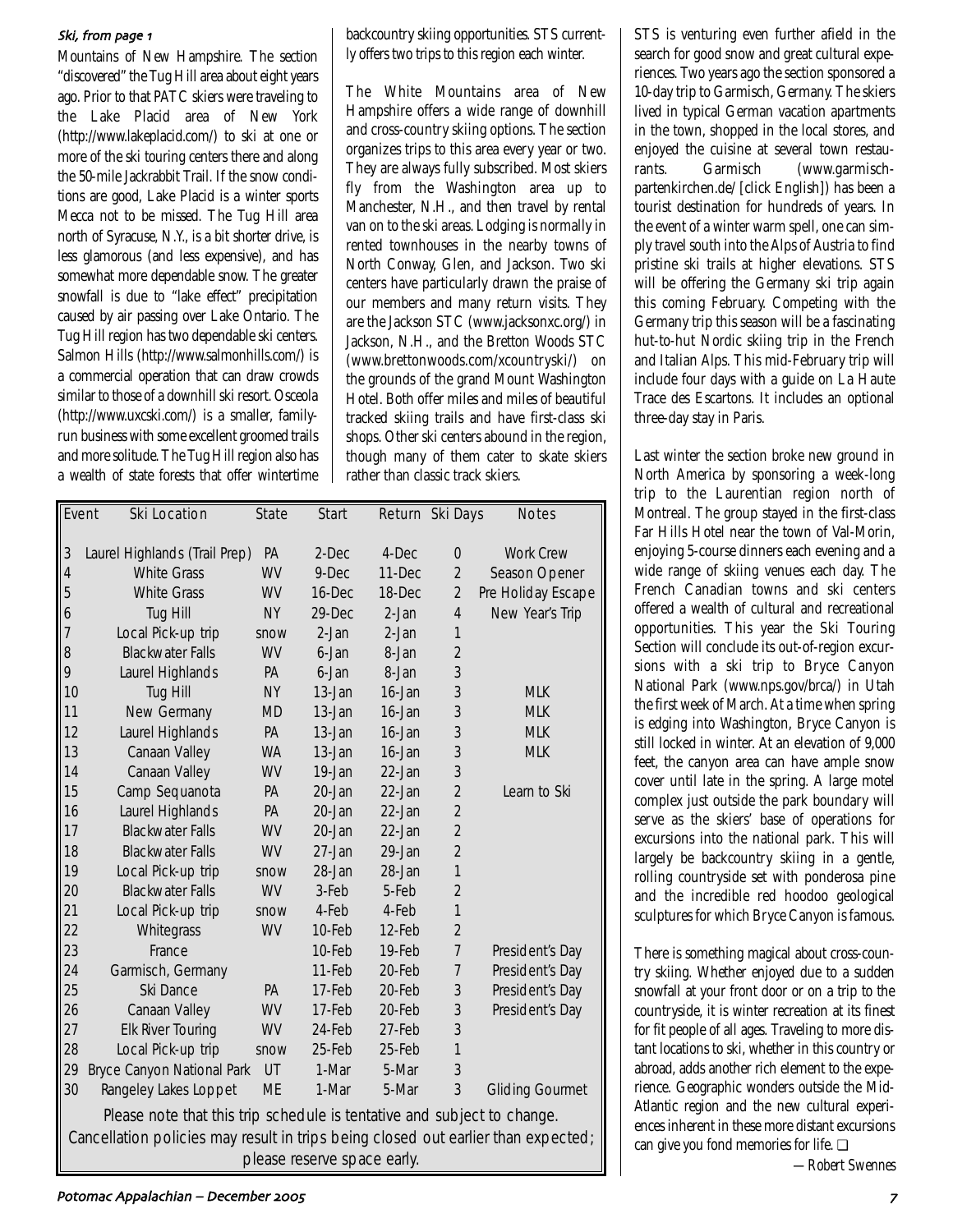## Backpacking in the Land of the Giants at Sequoia National Park

### **Memorial Day Weekend 2005**

Following recommendations by *Backpacker Magazine*, we followed the Middle Fork Trail as a "backdoor" entrance to the high country and as an early season backpacking trail. This trail is named after the middle fork of the Kaweah River, which the trail follows. The source of its waters is snowmelt from the Great Western Divide, a range of mountains making up a section of the Sierra Nevada range. The faces of the Great Western Divide would tease us around each bend of the trail. Due to a larger-than-usual snow pack this year, we were unable to access the High Sierra Trail, our first backpacking choice. But the weather had not heated up sufficiently into the 90s to deter us from this relatively lowlying trail (starting at 3,000 ft).

Beginning on the Friday evening of Memorial Day weekend, Anneil Miller and I set off from the Buckeye Flats trailhead toward Panther Creek three miles away, our first stop of the trip. The first creek crossing we came to, 1/8th of a mile from the trailhead, required a bootless crossing. Moro Creek was running fairly well with snowmelt. The creek flows down from Moro Rock from whose bald head you receive a 360 degree view of the Great Western Divide and surrounding Sequoia National Park.

We encountered a fellow backpacker who was returning half blind because he had fallen and broken his glasses. He warned us of a mother bear and cubs he had encountered earlier on the trail, so we kept our eyes peeled. As the late evening sunlight shown on white globs here and there on the hills, we found that they were yucca plants in bloom. This was our introduction to a fabulous season of flower blooms. The path curved around hillside after hillside, here a dip, there a dip, everywhere grand scenery. We enjoyed viewing Castle Rocks on our right – a rock climber's granite dream – Moro Rock to our left and rear, and always the Great Western Divide before us. The evening calls of the robins and other native birds blended in with the warm smells of the manzanita and chaparral. A beautiful evening for a hike.

Eventually our campsite was reached, and we hurriedly set up camp before darkness set in. Even though we had a bear canister, we still had "smelly" leftovers that we did not want the bears to enjoy. So, we set about hanging a bear bag. Looking around for a rock to help



The Great Western Divide.

toss the line over a tree limb, I pulled one out from under a tree near a rock face. A few seconds later I heard a rattling bzzzz. Yowzer. We shone our lights, and not two feet from where I pulled that rock, a rattler sat coiled and buzzing. He was pretty mad, as he kept buzzing for five minutes. We hoped he would not skulk into camp later in the night and wreak revenge. When dinner was over, I strolled down the trail on night errands and looked up at the night sky. The sky was cloudless, with stars so bright they looked like they were on fire. Being somewhat of a scaredy cat, I didn't remain gazing for long due to the rattlers and bears that might come waltzing down the trail.

### **Saturday**

The next morning dawned bright and clear. Since my internal time clock was still on Eastern Standard Time, I arose at 5:30 to watch the sun rise and kiss the faces of Castle Rocks. As it rose, it warmed the landscape from blues into golds. Such beauty our Maker has surrounded us with. Our "civilized" lives keep us within our four walls and work schedules, away from the beauty of the countryside! Thank goodness we are able to break free now and again to enjoy these vistas.

Our trail mileage for Saturday would be a less strenuous day of 6.5 miles. Our first challenge was crossing Panther Creek. By tiptoeing and careful foot scrambling, one could cross the stream with boots on. We learned from a camper at Panther Creek that about 11 folks were camped there last night. The camper

was bringing out extra gear to the trailhead as the group was base camping for the Memorial Day weekend.

During snack break we really wanted to stay in the shade of the younger sequoias and sugar pines, but the embracing jaws of friendly female mosquitoes were too much for us, so we were condemned to the sun and scrubbrush on the trail. Nearly every twist and turn around each ridge brought new vistas of the Great Western Divide's snow-capped peaks. Each vista made you want to take out your camera and capture just that particular cloud shadow or mood, but we restrained ourselves.

The crossing of Mehrten Creek was definitely a boots-off affair, with the snowy cold water refreshing our warmed feet. As I had finished my boot preparations ahead of Anneil, I decided to slowly walk up the hill and enjoy the pines there while I waited. As I approached the crest of the hill, I heard this noise of scuffling and moving about and kind of thought it might be people – but you never know. So, I started talking. As soon as I saw the cinnamon brown fur with ears, I did a quick about face and started back toward Anneil, making loud conversation. The bear kept scuffling and finally got the point to head off up the hill and let us go around. Anneil wanted to get a picture of it but I talked her out of it. From then on I made loud conversation with myself, making sure I talked going around curves. This area of wilderness is the real deal. No bars between you and the zoo.

See Giants, page 15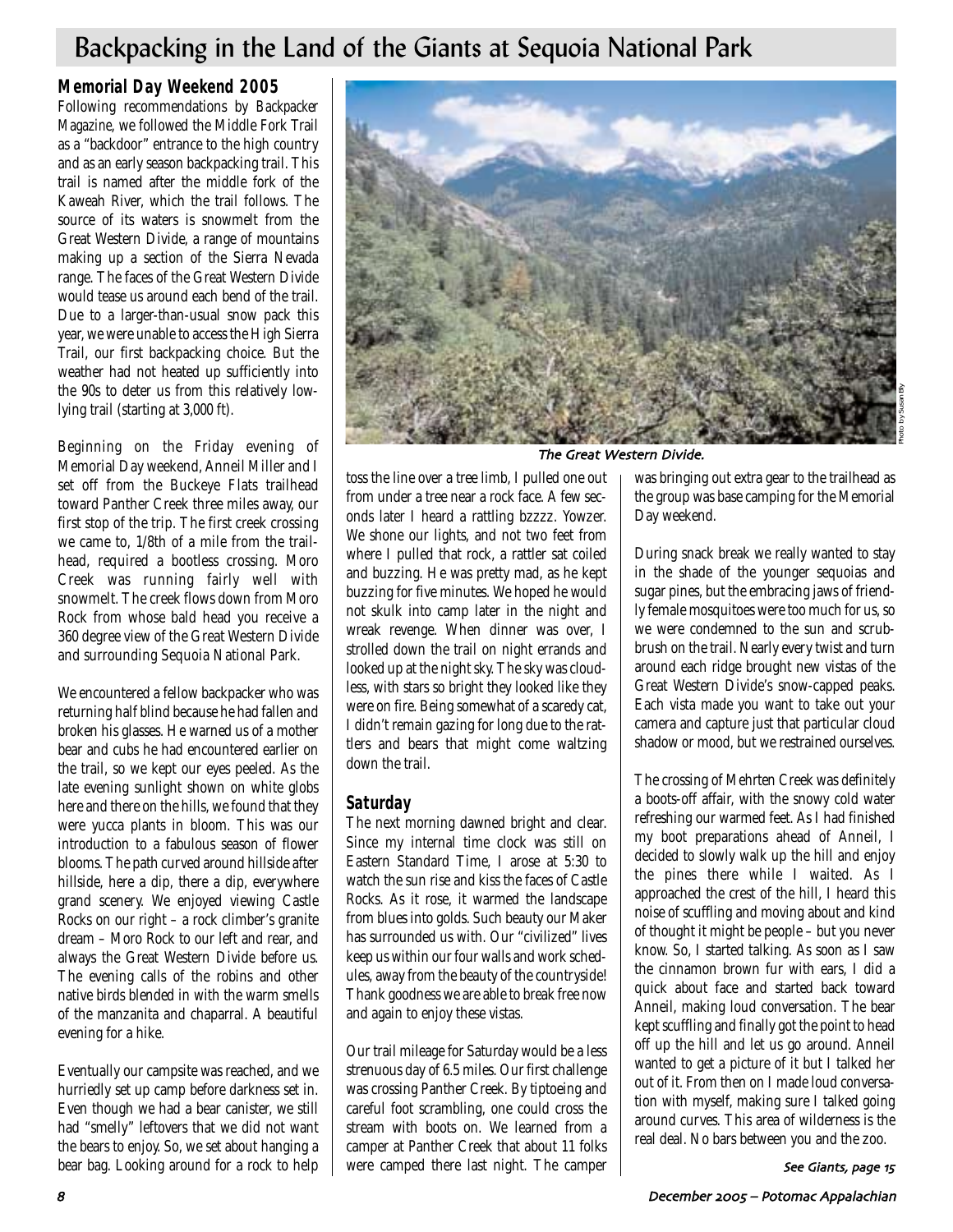## *Hiker's Notebook*

**Common Name:** American Mistletoe (Old English *misteltan* from *mistel* meaning dung and *tan* meaning twig), Birdlime, Herbe de la Croix, All-Heal, Golden Bough.

**Scientific Name: Phoradendron serotinum** (from Greek *phor* meaning thief and *dendron* meaning tree as it "steals" nutrients from the host tree), P. *flavescens*, P. *leucarpum* (yellow flowers and white berries, respectively, are the basis for the alternate species names).

**Potpourri:** Mistletoe is hemiparasitic in that it is a green plant that photosynthesizes its own food while simultaneously getting water and nutrients from the host tree. When a mistletoe seed germinates, it emits thin root-like structures called haustoria that penetrate the bark of the host tree and extend up to a foot inside the branch. Healthy trees can tolerate a few mistletoes, but the branch to which it is affixed may die. In some cases, an abnormal growth called a witches broom may form to further damage the plant.



Mistletoe produces small, sticky white berries that are very attractive to a variety of birds, particularly the thrush, the European missel thrush having been so named for this behavior. When the birds feed on the berries, they excrete the living seeds that then adhere to the branches in the vicinity. This explains why infestations of mistletoe typically occur in clusters in the upper branches of trees where birds perch.

The etymology of the word mistletoe is subject to some conjecture. The most common assertion is that it derives from the belief that mistletoe grows from bird dung (hence dung twig). Another possible derivation is from the old Dutch word *mist*, meaning **birdlime**, as the berries were used to make birdlime, a sticky substance used to catch birds. Mistle may also derive from *mistl*, meaning **different**, as the mistletoe differs from its host tree. In Brittany, it is known as **Herbe de la Croix**, as it was believed to have been the wood used to make the cross on which Christ was crucified. The mistletoe was purportedly turned into a parasite due to this transgression.

Mistletoe was revered by the Druids as a sacred and magical plant. They conducted an elaborate ceremony at both the winter and summer solstices in which they donned white robes and searched the woods until they found mistletoe, severing it from the tree with a golden knife. They believed that the possessor of the mistletoe was protected against all manner of evil, and they sent their acolytes around with branches of mistletoe to herald the New Year. Its reputed powers included curing diseases, increasing human and animal fertility, and keeping one safe from witches. It was called **all-heal** in Celtic.

In Norse Mythology, Balder, the god of light and son of Odin and Frigga, became troubled by dreams that he would die. As this would end all light and life, Frigga extracted a pledge from every living thing to do no harm to Balder. She overlooked one plant, however; the lowly parasite mistletoe. Loki, the Norse pantheon's mischievous god, learned of this and fashioned an arrow of mistletoe and persuaded a blind god named Hod to shoot it at Balder, killing him. Frigga asked if anyone would descend into the kingdom of Hel, the Norse god of the underworld, to rescue him. Hermod, another of Odin's sons, descended but Balder was lost. The tears shed by Frigga are said to have been the source of the pearly white berries of the mistletoe.

In Greek mythology, mistletoe figures into the legend of Aeneas, who, according to Virgil's Aenead, was the legendary founder of Rome on his return from the Trojan War. Aeneas wished to go to Hades to visit his deceased father to learn of his future. In order to get to Hades, he had to pass through a dark and impenetrable forest. Two doves guided him to a mistletoe plant, which provided a flickering light as a **golden bough**. When he emerged from the forest, he confronted the ferryman Charon with the bough, who reluctantly agreed to take him across the river Styx where he met his father.



Since the Middle Ages, the use of mistletoe in superstitious rituals and medicinal decoctions has been well documented. It was tied in bunches and hung over doors to protect both humans and animals from witches and other demons. It was placed in cradles to protect infants from faeries. In Sweden, it was kept in the home to prevent fires, possibly due to a belief that mistletoe came to a tree due to a flash of lightening. It was widely used in the treatment of epilepsy due to its purported lessening of the convulsive nervous actions. In Sweden, epileptics carried a knife with a handle made of mistletoe wood to ward off attacks. The English custom of kissing under mistletoe is believed to have started with the Celtic notion that mistletoe improved fertility. A young lady standing beneath a mistletoe bough cannot refuse to be kissed. However, if she is not approached by a willing young man, she will not marry in the following year. ❏

*—William Needham*

*Visit the Hiker's Notebook Web site at: www.mwrop.org/W\_Needham/h\_notebook.html.*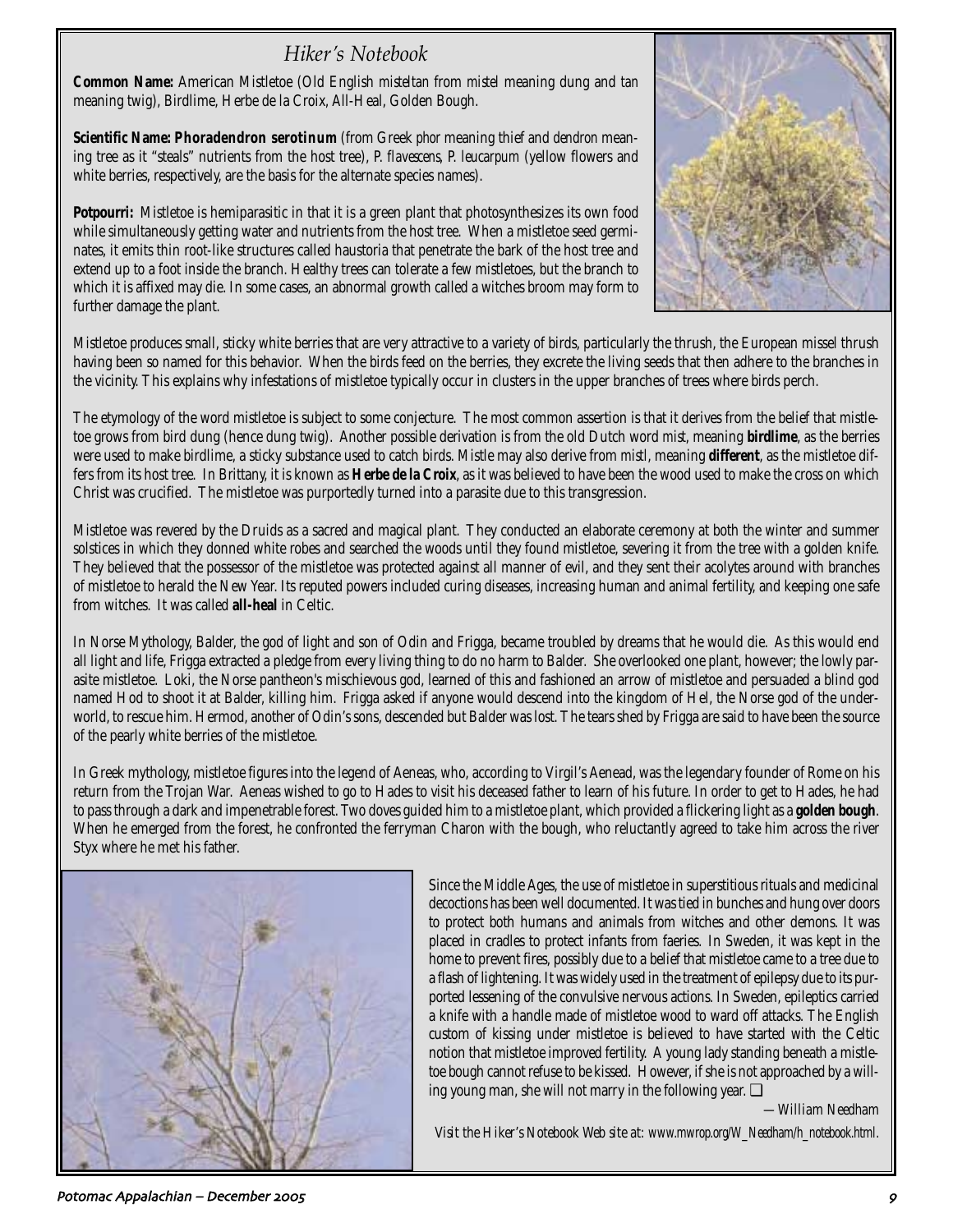#### Charlottesville Chapter

The Charlottesville Chapter hikes every Saturday; summer, winter, and in between. Hikes are usually 8 to 10 miles. We usually maintain trails on the last Saturday of the month. Meet at Sprint parking lot, 2307 Hydraulic Road, at 9:00 a.m., with food and water for the day. The majority of hikes are in the south and central districts of SNP, with some in the north district and in George Washington National Forest. Our Chapter hikes are posted at www.patc.net/chapters/char/hikes.html. INFO: Jere Bidwell 434/295-2143 or John Shannon 434/293-2953.

#### North Chapter

The North Chapter of PATC conducts monthly trail work trips on the Maryland and Pennsylvania sections of the AT and on the Pennsylvania sections of the Tuscarora Trail. We also lead hikes on these and other trails. Maryland AT work trips are generally held on the first and third Saturdays – contact Nancy Hammond (mdtrail@yahoo.com) 301/739-0442 for information. Pennsylvania work trips are generally held on the AT on the first Saturday and on the Tuscarora on the third Saturday – contact Pete Brown (peter.brown4@worldnet.att.net) 410/343-1140. Pennsylvania AT work trips also include an optional Saturday evening dinner at the Gypsy Spring Cabin. For information on upcoming hikes, contact Chris Firme (bncfirme@innernet.net) 717/765-4833. For general chapter information, contact chapter president Pete Brown or visit the North Chapter home page (www.patc.net/ chapters/north/).

#### Northern Shenandoah Valley Chapter

The Northern Shenandoah Valley Chapter sponsors hikes in national and state parks and forests in the Shenandoah Valley vicinity, open to the public, on a monthly basis except during the winter. Hikes are posted in the Forecast. Other activities are in the NSV Chapter Newsletter. For further information contact Betsy Fowler (efowler@shentel.com).

## KEY to Forecast Activities

All events are marked for easy identification. Late changes or cancellations are listed on the weekly information tape (703/242-0965), which is updated on Sunday evening for the following seven days. The Forecast can also be found on PATC's Web site at www.patc.net/activities/forecast.html.

- **\*** Hiking Trips
- \* Backpacking Trips
- $\mathcal{R}$  Trail Work Trips
- **i** Cabin/Shelter Work Trips
- **A** Ski Trips
- Special Events
- $\blacksquare$  Meetings
- $\varnothing$  Classes
- **Azy** K9 Trail Blazers (dogs permitted)

Note to all hike leaders: Please ask nonmembers on your hike if they would like to join PATC, then get names and addresses so a club volunteer can send them information packets. Thanks!

## **Chapters**

#### Southern Shenandoah Valley Chapter

See www.ssvc.org or the one linked to the PATC Web site for descriptions of hikes and work trips. We usually hike in the southern and central districts of the SNP and in the GWNF. Contact the listed hike leader for information about a specific event, or contact Mark Gatewood 540/248-0442.

#### West Chapter

The West Chapter meets twice a year in March and September. The Chapter maintains a section of the Black Locust circuit trail in Gambrill State Park near Frederick, Md. Work trips and hikes are usually scheduled monthly from March through December. We also lead overnight weekend trips for day hikes or backpacking. All activities are listed in the PA Forecast. For further information contact Dave Jordahl (westpatc@hotmail.com) 304/876-7062 (evenings) or 240/777-7741 (days).

#### Ski Touring Section

The Ski Touring Section has served since 1974 to introduce Washington area residents to crosscountry skiing and to provide cross-country skiing opportunities to experienced skiers. The Section sponsors winter weekend ski trips for all levels of skiers to nearby mountains in Maryland, West Virginia and Pennsylvania, as well as periodic social events year round. INFO: Bert Finkelstein (bertf@erols.com) 703/715-8534.

#### Mountaineering Section

We're a diverse group of local Washington, DC area climbers. Young and old, male and female, crag rat, sport climber, and alpinist, active and armchair types – we all enjoy climbing in its many varieties. We also share common interests in promoting safe climbing, conserving the outdoors, developing new climbers' skills, representing the Washington area climbing community, and having fun! We provide instruction for those wanting to learn the basics – we're not a school, but we can get you started. We go climbing, either locally or further afield, nearly every weekend. In the winter we organize trips to the Ice Festivals in the Adirondacks and the White Mountains for beginning and advanced ice

climbers. For further information contact Ozana Halik, (mrkayak1@verizon.net) 703/242-0177, or Mack Muir (MackMuir@edisaurus.com).

#### PATC Hikes

PATC offers organized hikes appealing to the diverse interests of our members. There are K-9 Hikes, which invite you to bring your favorite dog; Family Hikes tailored to kids; Natural History Hikes stalking the fascinating but often elusive flora and fauna of the region; hikes featuring varying levels of difficulty with the Easy Hikers, In-Between Hikers, and Vigorous Hikers; Birding Hikes with experts to help sight and identify our avian neighbors; Historical Hikes tracking littleknown structures in Shenandoah National Park; Series Hikes tracing the entire length of the Tuscarora Trail or the trails of Pennsylvania, section by section; Backpacking Hikes traversing the tracts of West Virginia and Southern Virginia; hikes scheduled for weekends; ones scheduled for weekdays; Geology Hikes led by experts from the Smithsonian focused on the unique stratigraphy of our area; Mushroom Hikes with mycologists; Waterfall Hikes to beat the summer heat; and Outreach Hikes to get together with the members of area groups like the Sierra Club or the Congressional Hikers. That is just to name a few. Check out the Forecast calendar and hear updates on the weekly tape (703/242-0965).

#### Other Clubs' Hikes

Capital (www.capitalhikingclub.org) and Wanderbirds (www.wanderbirds.org) hike on Saturdays and Sundays, traveling by bus and leaving from downtown, with suburban stops as well. Center Club, Northern Virginia Hiking Club and Sierra Club hike on both Saturdays and Sundays using carpools, which often leave from a suburban Metro stop. Schedules are available at PATC Headquarters and are published in area newspapers on Fridays. The schedule of West Virginia Highland Conservancy outings in the Monongahela National Forest and surrounding areas is on their web site at www.wvhighlands.org.

#### Meetings

Meetings are held at PATC HQ, 118 Park Street, S.E., Vienna, Va., unless otherwise noted.

#### New Members (PATC) – First Wednesday

7:30 p.m. Curious about the club? Want to learn more? The best way is to attend a New Members meeting (but you don't have to be new to qualify). Refreshments will be served. Directions to PATC: Take Rt. 123 into Vienna, Va., and turn east on Park St. (Rt.675) to 118 Park St. on your left. INFO: Georgeann Smale (gsmale99@yahoo.com) 301/581-9584.

#### Mountaineering Section – Second Wednesday

7:30 p.m. – We meet every month on the second Wednesday except for August, unless noted in the Forecast. INFO: Ozana Halik (mrkayak1@verizon.net) 703/242-0177 or our Web site: www.potomacmountainclub.org

#### Shenandoah Mountain Rescue Group

Business meeting - Last Tuesday of each month, 7:30 p.m. INFO: Doug Sigman (join@smrg.org), 703/255-5034, or www.smrg.org.

#### PATC Council – Second Tuesday Meetings

The council meets at 7:00 p.m. sharp. The PATC Council meets every month to conduct business of the club and once a year for a dinner meeting. All members are always welcome. Come see how we make decisions about your club. INFO: Wilson Riley (wriley@patc.net) 703/242-0693 x11.

#### Trail Patrol – First Tuesday

7:30 p.m., except January. Trail Patrol volunteers are PATC's goodwill trail ambassadors to the hiking public. They provide a visible, reassuring presence on the trails, and strive to educate the public on good hiking practices, minimum impact hiking, and camping ethics. Patrol members are trained in land navigation, emergency procedures, radio communications, and personal equipment. All Trail Patrol volunteers are also expected to become certified in a recognized basic first aid course. Some equipment and uniform items are provided upon completion of training. INFO: Katrina Hedlesky (trailpatrol@patc.net) 703/533-3652, or see our section in PATC's Web site: www.patc.net/volunteer/trailpatrol.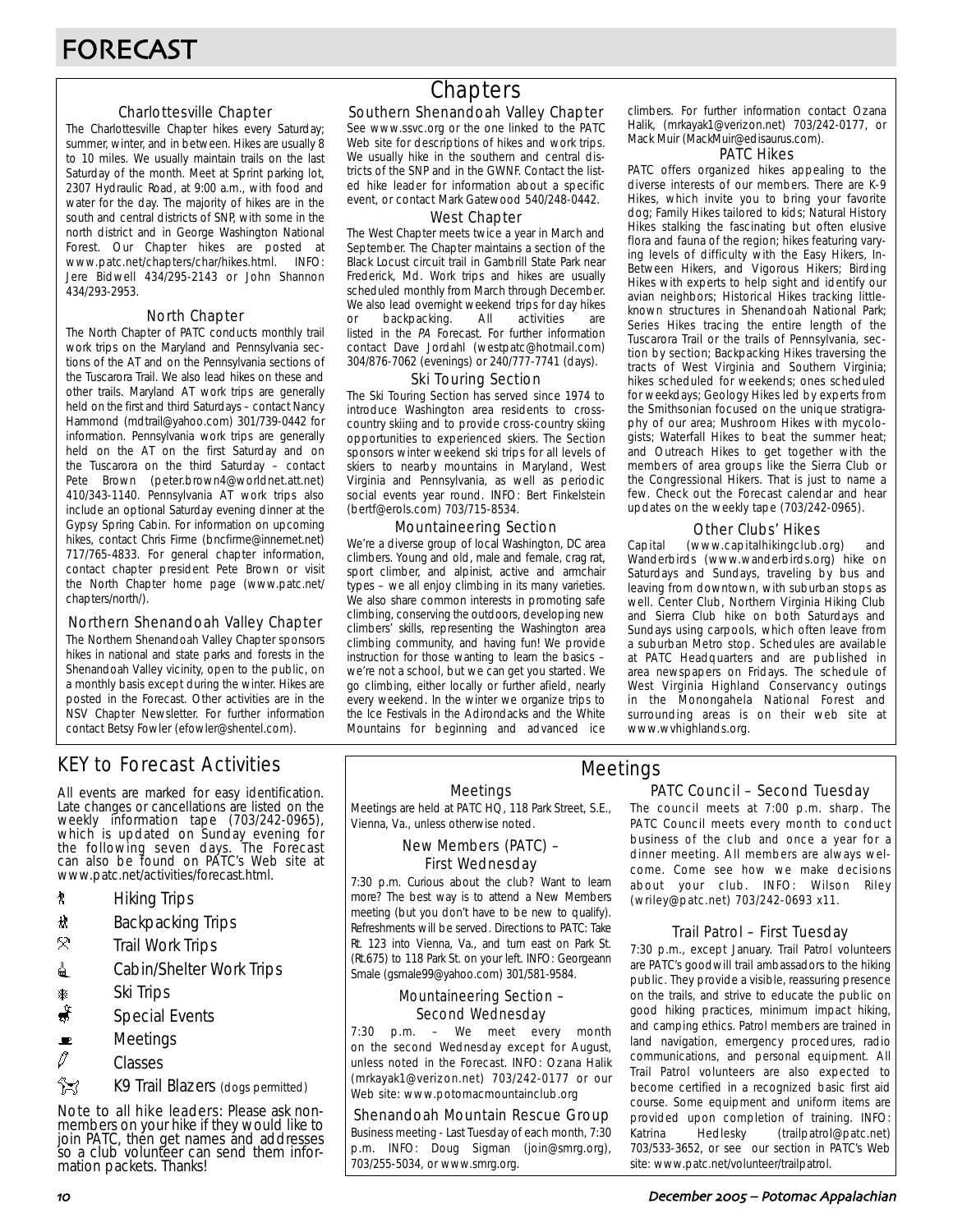

## December

#### 1 (Thursday)

#### DEADLINE – January Potomac Appalachian Material due to editors 5:00 p.m.

All items for the next issue of the newsletter due. Send Forecast events to PA-Forecast@patc.net and other articles to the editor at lindashannonb@earthlink.net. NOTE: Do not send photos or articles to headquarters. E-mail for address.

## 1. (Thursday)<br> $\overline{\mathbf{S}}$  SPECIAL EVENT – Hiking the AT (REI) College Park, MD

7:00 p.m. Bob Phillips will discuss his 2001 thru-hike of the 2,168 mile AT from Georgia to Maine. Included in the presentation will be the history of the trail development, hike preparations, cost, the equipment needed (and not needed), trail shelters, hostels, the people on and around the trail, and all aspects of an AT thru-hike. He will also discuss many of the unique trail "traditions." All of this will be discussed around his 60-slide presentation which vividly demonstrates the unique nature of this national treasure. Q & A will follow. INFO: Mark Nelson (mnelson@rei.com) 703/379-9400.

#### 3 (Saturday)

#### $\ell$  CLASS – Couples Ultralight Backpacking (REI) Bailey's Crossroads, VA

1:00 p.m. – 5:00 p.m. Yes! You really can enjoy backcountry adventures together safely and comfortably and have more fun! Instructors Alan Dixon and Alison Simon of Backpacking Light Magazine believe most couples can travel the backcountry with 14-16 lb. packs for a 3-day trip and still be warm, comfortable, and safe. Their techniques and light-gear discussions are valuable to all backpackers, especially to women, and couples wishing to start, continue or resume backcountry hiking adventures. Registration is necessary. The \$25 fee includes the class and all course materials. INFO: Mark Nelson (mnelson@rei.com) 703/379-9400.

#### 3 (Saturday)  $\frac{2}{12}$  HIKE – K9 Trailblazers Washington, DC

We will be hiking into Washington, DC to take in some of the seasonal sites. The hike will be about 5 miles, starting at Theodore Roosevelt Island and then heading along and across the Potomac into DC. We'll hike past several monuments and also make our way to the National Christmas tree and Christmas Pageant of Peace festivities before heading back again. This hike has little elevation change but involves crossing busy streets and other urban challenges. This is a joint hike with K9 Trailblazers so well-behaved dogs are welcome as long as you keep them on leash and scoop after them. Maps, chocolate, and dog biscuits provided at the trailhead. Bring snacks, and water for you and your dog. Visit www.k9trailblazers.org for more details. INFO: Jeff Bolognese (jbolognese@k9trailblazers.org) 410/247-4434.

## 3 – 4 (Saturday – Sunday) a CLASS – Wilderness First Aid (WSC) Alexandria, VA

A program of the Wilderness Safety Council, this 18 hour class includes classroom study, hands-on practice, and results in a two-year certification. The cost is \$160. More information and registration at:<br>http://wfa.net. INFO: Christopher Tate http://wfa.net. INFO: Christopher Tate (ctate1@webmentor.com) 703/836-8905.

### 4 (Sunday) ` HIKE – Sunday Hikers Great Falls, MD

We're going to tackle the infamous Billy Goat Trail on this early-December hike, and add a loop around Great Falls Park to see the gold mine as well. The total distance will be about 7.5 miles, with minimal elevation change. However, the Billy Goat is a tough trail, with plenty of rock scrambling to do. This hike will be canceled in the event of icy trail conditions. INFO: Vince Ferrari (vincentferrari@gmail.com) 301/249-2210.

### 4 (Sunday) . TRAIL WORK TRIP – South Mountaineers Appalachian Trail, MD

Join us for a fun-filled event involving dirt and teamwork. Newcomers always welcomed. We meet in Frederick County, Md., at 9:00 a.m. Please bring layers if it is chilly. Bring water, lunch, gloves, and boots. INFO: Nancy Hammond (mdtrail@yahoo.com) 301/739 0442.

#### 6 (Tuesday) CLASS – Map and Compass 101 (REI) Fairfax, VA

7:30 p.m. This clinic will cover the basics such as understanding map symbols, orienting the map and compass, triangulation, declination adjustment, and reading terrain features. Participants are encouraged to bring their own compasses. INFO: Mark Nelson (mnelson@rei.com) 703/379-9400.

## 6 (Tuesday) ` HIKE – Vigorous Hikers

Central District, Shenandoah National Park, VA Climb Rose River Fire Rd. connecting to scenic Rose River Loop Trail. Climb to AT south to the Lewis Falls. Return via Rapidan Fire Rd. & Dark Hollow Falls Trail – 18 miles 4,300 ft climb. INFO: Chris Nolen (chrishiker@erols.com) 301/469-8931.

6 (Tuesday)  $\mathbf{\dot{F}}$  MEETING - Trail Patrol, 7:30 p.m. NO REGULAR MEETING IN JANUARY

#### 7 (Wednesday)  $\ell$  `Class – Gps 101 (REI) Rockville, MD

7:30 p.m. Learn how GPS receivers work and what affects accuracy, as well as features, benefits, and how to choose a model. We'll also include a brief overview of online resources and batteries, water and shock resistance, and accessories. INFO: Mark Nelson (mnelson@rei.com) 703/379-9400.

#### 7 (Wednesday) CLASS – Snowshoeing 101 (REI) Bailey's Crossroads, VA

7:30 p.m. The best way to enjoy winter snow is on snowshoes. REI's experienced mushers will discuss and demonstrate snowshoe design, binding adjustment, footwear, stance, gait, turning, ascending and descending, and the use of poles. Get a leg up on the best winter fun: Snowshoeing! INFO: Mark Nelson (mnelson@rei.com) 703/379-9400.



#### 7 (Wednesday) a CLASS – Snowshoeing 101 (REI) College Park, MD

7:00 p.m. Extend your hiking, climbing and running seasons into winter. This clinic will show you how to get started in this fast-growing activity. How to select snowshoes, what basic skills are needed, and some suggestions for local treks will be discussed. INFO: Mark Nelson (mnelson@rei.com) 703/379-9400.

#### 7 (Wednesday) ` HIKE – Easy Hikers Washington, DC

The Easy Hikers will hike about four easy miles through the National Arboretum. Meet at 10:15 a.m. in the main parking lot immediately inside the R Street entrance. Bring lunch and water. Directions: Take the Baltimore-Washington Parkway south from the Beltway. At the split with I-295, bear right on New York Avenue toward Washington. Continue 2 miles to Bladensburg Road, a major intersection. Turn left and go 0.4 miles on Bladensburg Road to R Street, NE. Turn left and go 0.3 miles to the Arboretum entrance gate. INFO: Nancie Coan (Nanco4000@yahoo.com) 202/338-4580.

#### 7 (Wednesday) ` HIKE - Midweek Hikers Location to be determined

The PATC Midweek Hikers carpool each Wednesday from the Washington, DC area to various trailheads. Hikes are at a moderate pace and about 8 to 12 miles in length with varied elevations. Current information, including meeting place, time, leader's name and phone number, and a detailed description of the hike are available on the PATC Activities Recording: 703/242-0965.

### 8 (Thursday) a CLASS – GPS 101 (REI) College Park, MD

7:00 p.m. Learn how GPS receivers work and what affects accuracy, as well as features, benefits and how to choose a model. We'll also include a brief overview of online resources and batteries, water and shock resistance, and accessories. INFO: Mark Nelson (mnelson@rei.com) 703/379-9400.

#### 10 (Saturday) ` HIKE – Long Distance

### Central District, Shenandoah National Park, VA

17-mile circuit hike starting at Pine Hill Gap and ascending Hot Short Mountain. Return via Nicholson Hollow Trail and Robinson Mountain. Last 4 miles on Fire Road through Nethers. Elevation gain 4000 feet. INFO: William Needham (Needham82@aol.com) 410/884-9127.

## 10 – 11 (Saturday – Sunday)<br>● CABIN WORK TRIP – Cadillac Crew Harpers Ferry, WV

If you have been out on at least one work trip with the Cadillac Crew this year, please join us and help celebrate the holidays and another great year of trail work. The Crew will set up the Christmas decorations for Highacre on Friday night, do some yard work on Saturday and Sunday, or some trail work nearby, and there will be opportunities to visit historic Harpers Ferry and local hiking trails. Community meals on Saturday night and Sunday morning. Overnight at Highacre House. INFO: Jon or Katherine Rindt (jkrindt@adelphia.net) 540/635-6351.

### 10 – 11 (Saturday – Sunday)<br>■ CABIN WORK TRIP – Vining Tract Stanardsville, VA

Come join us on the Vining Tract for a weekend of cabin construction and trail projects. The logs are in place at the new Butternut cabin, and now it's time for chinking. We also have trails to build and main-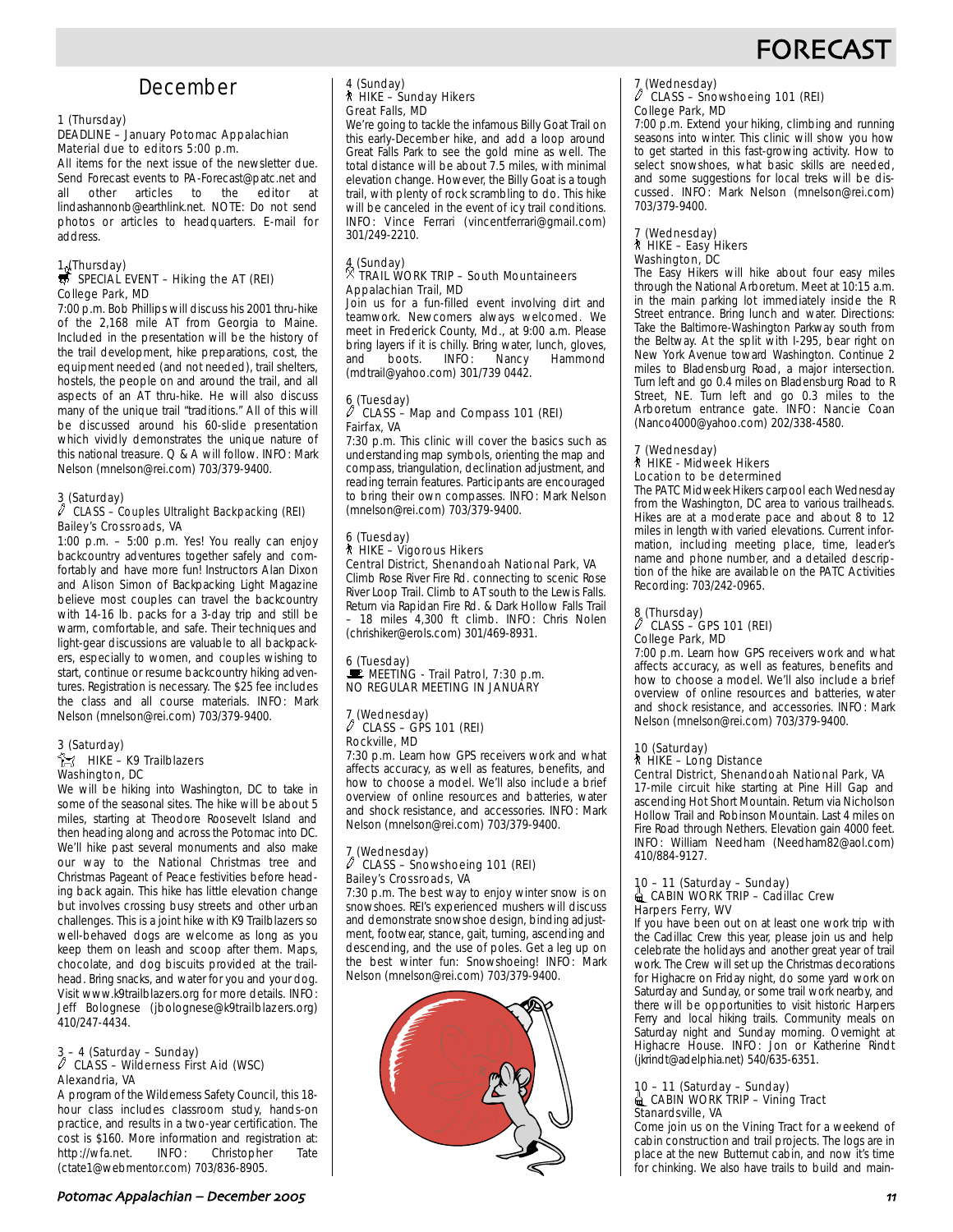# FORECAST

tain. Community meals. Overnight at Conley. INFO: Hugh Robinson (mes.htr@verizon.net) 703/525-8726.

## 11 (Sunday)<br>∕ो HIKE – In-Between Hikers Frederick, MD

Join us in Gambrill State Park for a late autumn hike in this scenic section of the Catoctin Mountains located in central Maryland, under an hour's drive from Washington. The trails in this park offer beautiful views of the city of Frederick, Middletown Valley, South Mountain, and beyond. This moderately-paced, 8-mile hike will feature several steep climbs on rocky trail mixed with long stretches of easy, level ridge walking. Total ascent will be near 1,600 feet. Hike leaders: Bryon Lawrence and Susan Frey. INFO: Bryon Lawrence (bryonlawrence@ hotmail.com) 301/668-6446.

#### 11 (Sunday)

#### ` HIKE – Natural History Cultural Hike South District, Shenandoah National Park, VA

The leaves are down, the snakes are asleep, the poison ivy leaves and nettles are gone and the humidity is low. That means it's time to brush off our own Len Wheat and get him to lead us to a number of cemeteries and home sites in the Park. We'll be starting our hike at Swift Run Gap (Rt. 33) and bushwhacking down the original road on the west side to a number of interesting sites. We'll only travel about five or six miles, but, being a bushwhack, this must be considered a moderately difficult hike. INFO: Bob Pickett 301/681-1511.

#### 11 (Sunday) ` HIKE – North Chapter New Bloomfield, PA

Blue Mountain section: PA Rte 74 to PA Rte. 34/Sterrets Gap. 9.4 miles-moderate hike. Elevation change of 500 feet. We will have some road walking before hiking back towards the ridge. We will be hiking back onto the ridge, which will take us to Sterrets Gap on Rte 34. We will also be hiking through one of the State Game lands SGL 230. No hunting on Sunday. INFO: Christopher Firm (bncfirme@innernet.net) 717/794-2855 after 6:00 p.m.

#### 11 (Sunday) . TRAIL WORK TRIP – Massanutten Mountain New Market, VA

Help pitch in to get the Massanutten Mt. Trail South back into shape. We will meet in the parking lot of the Forest Service Parking Lot at 9:30 a.m. This is one of the more scenic parts of the Massanutten Mountain Trail South. Experience is unnecessary. Training and tools can be provided. This trip is subject to prevailing or forecast weather. Please check before going to the meeting site. INFO: Tate Heuer (tate@wth2.com) 202/255-6055.

## 11 (Sunday) . TRAIL WORK TRIP – South Mountaineers Appalachian Trail, MD

The South Mountaineers' final event of 2005; please bring lunch, water, gloves, boots, and layers for the chillier air. Thanks to all who volunteered this year. Enjoy the holiday season and see you again in 2006. INFO: Nancy Hammond (mdtrail@yahoo.com) 301/739-0442.

## 13 (Tuesday) a CLASS – Snowshoeing 101 (REI) Fairfax, VA

7:30 p.m. Don't let a little snow keep you inside. Snowshoeing is easy and fun. We'll show you how to select the right shoes for your needs – whether you're training or sightseeing. INFO: Mark Nelson (mnelson@rei.com) 703/379-9400.

# 13 (Tuesday) ` HIKE – Vigorous Hikers

Central District, Shenandoah National Park, VA Hike high along the AT from Panorama to MP 49.2 (Fisher Gap). 15.5 miles and 3,500 ft. elevation gain. Several close approaches to Skyline Drive where any dropouts could be accommodated. INFO: Cliff Noyes (hclmnoyes@yahoo.com) 540/373-8267 or Chris Nolen (chrishiker@erols.com) 301/469-8931.

# 13 (Tuesday)<br>■ MEETING - PATC Council, 7:00 p.m.

#### 14 (Wednesday) CLASS - Backpacking 202: Winter (REI) Bailey's Crossroads, VA

7:30 p.m. The Mid-Atlantic region is not Antarctica. With good planning and preparation, proper gear and clothing, and good camping and hiking skills, winter in the backcountry can be very enjoyable. Clear air, solitude, great wildlife viewing conditions, and tracks in the snow are things everyone should experience. Join us for an enjoyable evening preparing to go outdoors for the winter! INFO: Mark Nelson (mnelson@rei.com) 703/379-9400.

### 14 (Wednesday) a CLASS – Snowshoeing 101 (REI) Rockville, MD

7:30 p.m. Don't let a little snow keep you inside. Snowshoeing is easy and fun. We'll show you how to select the right shoes for your needs – whether you're training or sightseeing. INFO: Mark Nelson (mnelson@rei.com) 703/379-9400.

#### 14 (Wednesday) ` HIKE – Easy Hikers Washington, DC

Hike 4 easy miles on the Glover Archibald Trail, along Foundry Branch from Van Ness Street, NW to Georgetown. After lunch in the Georgetown Park Mall Food Court, all decorated for the Holidays, we will return to our starting point by Metrobus. (Bring \$1.25, or 60 cents for seniors exact change for fare). Meet at 10:15 a.m. on the parking lot of the National Presbyterian Church, Van Ness Street entrance. Please carpool, as space on lot is very limited. Directions: From Maryland take Wisconsin Avenue (MD Rte 355) inbound from the Beltway about 5 miles to a right turn on Van Ness. Go one block to church parking lot on left. From Virginia cross Key Bridge, turn right on M street. Move immediately to the left lane, and turn left on 33rd street. Follow it until it merges onto Wisconsin Avenue. Proceed 2+ miles to a left turn on Van Ness Street. Church parking lot is one block on the left. Bring water. Hike is canceled if DC Public Schools are closed due to inclement weather. INFO: Gary Abrecht (GAbrecht@AOL.com) 202/546-6089. Cell phone day of hike: 202/365-2921.

#### 14 (Wednesday) ` HIKE – Midweek Hikers Location to be determined See December 7 event for more information.

14 (Wednesday)<br>■ MEETING - Mountaineering Section, 8:00

## p.m.

#### 17 (Saturday) ` HIKE – Waterfall and Wildflower Series North District, Shenandoah National Park, VA

A 17-mile circuit on the Appalachian, Bluff, Jordan River, and Mount Marshall Trails with about a onemile round trip bushwhack to the falls on the Jordan River. Total elevation gain is 3,000 feet. PATC Map 9. A 12-mile option is possible with a car shuttle. INFO: Jack Thorsen (thorsen4@Juno.com)<br>703/339-6716 or William Needham 703/339-6716 (Needham82@AOL.COM ) 410/884-9127.

# 20 (Tuesday) ` HIKE – Vigorous Hikers

North District, Shenandoah National Park, VA Overall Falls. From Thompson Hollow climb Overall Run, view the falls, continue to Mathew's Arm and Elkwallow, returning via Beecher Ridge. 16 miles and<br>3,500 ft. climb. INFO: Chris Nolen climb. INFO: Chris Nolen (chrishiker@erols.com) 301/469-8931.

#### 21 (Wednesday) ` HIKE – Easy Hikers Derwood, MD

Meet at 10:15 a.m. at the Shady Grove Metro Station, W. end of the red line. Turn right upon exiting, to meet near the tunnel exit. Call leader for alternative and/or driving instructions. We will walk a total of about 5 miles, either to Rockville or Gaithersburg to buy lunch. We will finish our hike after lunch and return via bus or Metro. INFO: Margaret Chapman 301/869-9291 M, T, Th, or 301/977-8988 eves. after 4:00 p.m.

## 21 (Wednesday) ` HIKE – Midweek Hikers

Location to be determined See December 7 event for more information.

#### 27 (Tuesday) ` HIKE – Vigorous Hikers

Central District, Shenandoah National Park, VA Little Devil's Stairs. Ascend the stairs to Keyser Run Rd, to AT south over Hogback for views, then descend Piney Ridge Trail to return on Hull School Trail. About 13 miles and 4,100 ft climb. INFO: Chris Nolen (chrishiker@erols.com) 301/469-8931.

#### 27 (Tuesday)

#### **WEETING - Shenandoah Mountain Rescue** Group (Business meeting), 7:30 p.m.

## 28 (Wednesday) ` HIKE – Easy Hikers Washington, DC

A 4.5-mile hike from the Ellipse to Union Station. Meet at 10:15 a.m. at Smithsonian Mall Metro. View National Christmas Tree, then walk to base of Lincoln Memorial, down Smithsonian Mall by World War II Memorial, to U.S. Capitol to see Capitol Holiday Tree. End at Union Station, decorated in holiday splendor, and enjoy seasonal model train display. Eat lunch in food court before dispersing. INFO: Jim Flanigan (jflanigan@aol.com) 202/554-3775.

28 (Wednesday) ` HIKE – Midweek Hikers Location to be determined See December 7 event for more information.

### January

1 (Sunday)

#### DEADLINE – February Potomac Appalachian Material due to editors 5:00 p.m.

All items for the next issue of the newsletter due. Send Forecast events to PA-Forecast@patc.net and<br>all other articles to the editor at all other articles to the lindashannonb@earthlink.net. NOTE: Do not send photos or articles to headquarters. E-mail for address.

3 (Tuesday) NO MÉETING - Trail Patrol -No Regularly scheduled Meeting in January

4 (Wednesday)

#### ` HIKE – Midweek Hikers

Location to be determined See December 7 event for more information.

10 (Tuesday)<br>■ MEETING - PATC Council, 7:00 p.m.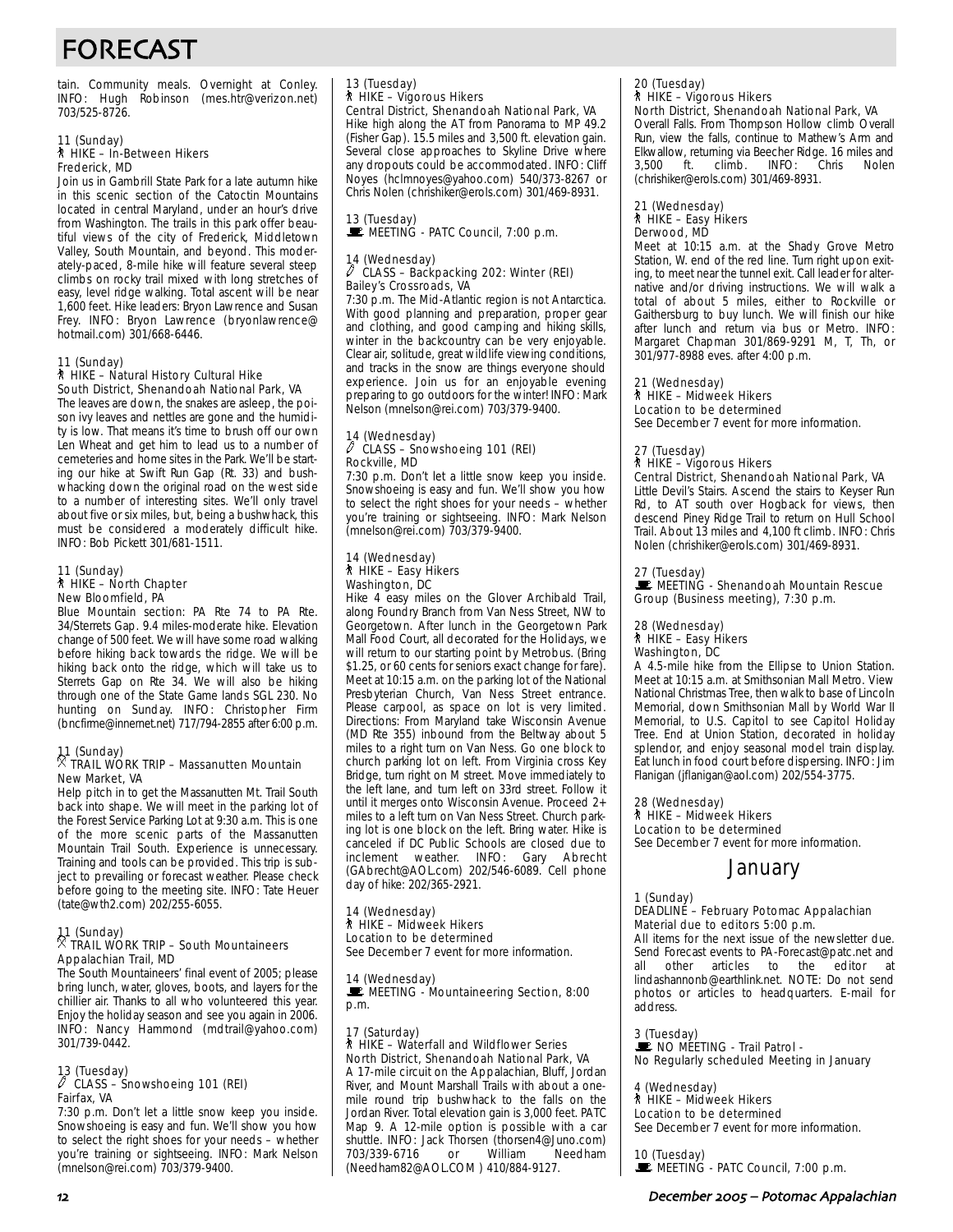## FORECAST

11 (Wednesday) ` HIKE – Midweek Hikers Location to be determined See December 7 event for more information.

11 (Wednesday) MEETING - Mountaineering Section, 8:00 p.m.

#### 14 (Saturday) ` HIKE – Long Distance Front Royal, VA

Circuit Hike to Signal Knob at the northern end of Massanutten Mountain. Scenic views of Shenandoah and Potomac River Valleys. Continue over Three-Top Mountain to Powell's Fort and return via the Mudhole Gap Trail. 17 miles with elevation gain of 3000 feet. Moderate pace. Inexperienced hikers contact leader for requirements. INFO: William Needham (Needham82@aol.com) 410/884-9127.

#### 14 (Saturday) ` HIKE – North Chapter New Bloomfield, PA

Tuscarora Trail Hike IX: Blue Mountain section: PA Rte. 34/Sterrets Gap to the Scott Farm. 6.4 milesmoderate hike. Elevation change of 800 feet. This hike will finish the Tuscarora Trail for all you hikers. Thanks for coming. INFO: Christopher Firme (bncfirme@innernet.net) 717/794-2855, after 6:00 p.m.

18 (Wednesday) ` HIKE – Midweek Hikers Location to be determined See December 7 event for more information.

#### 21 – 22 (Saturday – Sunday)  $\ell$  CLASS – Wilderness First Aid Vienna, VA

9:00 a.m. – 5:00 p.m. This two-day class provides American Heart Association certification in Adult CPR, AED, and Basic First Aid. The second day the student will learn American Safety and Health Institute (ASHI) Basic Wilderness First Aid. All certifications are valid for two years. Cost of the class is \$120 for Trail Patrol Members and \$130 for Non-Trail Patrol Members. Pre-Registration is required by Jan. 14. Go to www.patc.net/volunteer/trailpatrol.com for more information and the registration form. INFO: Saleena DeVore (tp1staid@patc.net) 540/972-8394.

25 (Wednesday) ` HIKE – Midweek Hikers Location to be determined See December 7 event for more information.

31 (Tuesday) MEETING - Shenandoah Mountain Rescue Group (Business meeting), 7:30 p.m. ❏



#### Potomac Appalachian – December \$%%& @-

# **Talkers Need Tools Too!**

It turns out that tools aren't just for trail or cabin work trips – Trail Talkers also need tools with which to spread the word about the wonderful things PATC does for trails and trail land conservation. Trail Talkers are those members who have volunteered to give talks on behalf of PATC at schools, festivals, Boy Scout/Girl Scout gatherings and other community events. If you've ever done a science project in school, you probably have the necessary skills to help our Trail Talkers. At present, the Club has two display boards that tell the story of PATC in words and pictures. These need to be updated and additional displays are needed to spread the word throughout the Metro D.C. area as well as into the areas to the West of D.C., such as Harpers Ferry, Martinsburg and even Elkins, WV. Put your creativity and design skills to use for PATC! Help us with our new displays to entice new trail enthusiasts. Contact Linda Rudy at lindarudy@att.net for further information. ❏

# **PATC Tent is a Welcome Shelter at the Apple Butter Festival**

The 33rd annual Apple Butter Festival was held Oct. 8 and 9 in Berkeley Springs, W. Va. The festival, a celebration of autumn in the hills of West Virginia, which goes on rain or shine, featured local arts and crafts, produce, baked goods, wine, and jams. Rain or shine took on new meaning as PATC volunteers set up the bright yellow PATC canopy on Friday in a downpour that would continue through the next evening. By Saturday morning, apples were cooking in a cauldron in the town square, vendor displays were set up along the main street, and the smells of Italian sausage, barbecue, fried potatoes, and other delights were filling the air. It was clear that nobody's spirits would be dampened by a little rain. The PATC tent received a steady stream of visitors inquiring about the nearby Tuscarora Trail, club activities, maps, trail access, thru-hiking, cabins, and a wide variety of outdoor concerns. By Sunday evening, PATC volunteers Jeff Seal and Barb Nash, though glad for a chance to dry off, agreed that it had been a worthwhile way to spend a rainy weekend.  $\Box$ 

*—Jane Thompson*

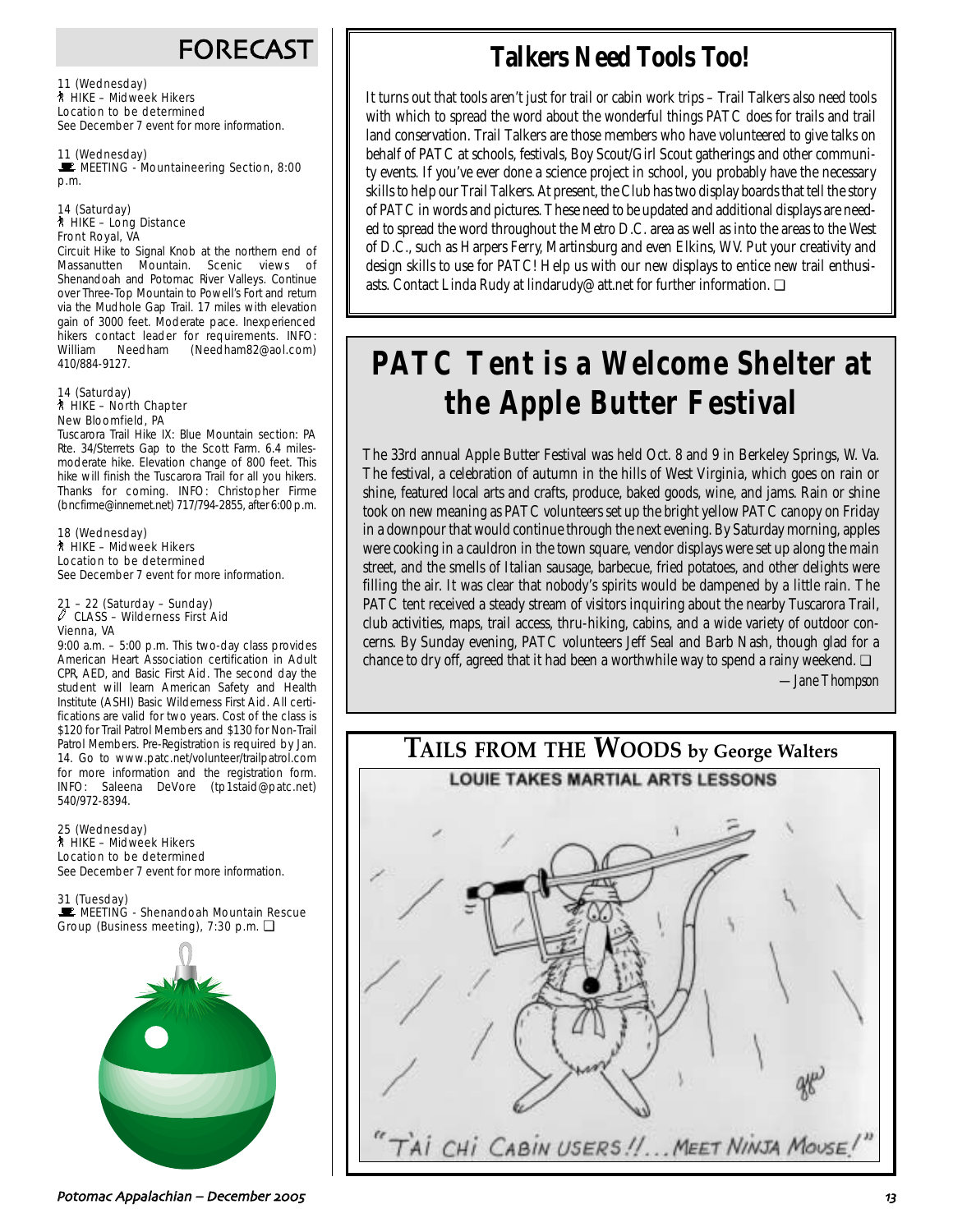#### Bob, from page 6

### **Wilderness Areas**

Wilderness areas are the reservoirs of biological diversity. It is here where the natural processes of nature have the best chance of survival. Compared with young forests, it is in the old-growth forests where research tells us more species of every kind – trees, birds, salamanders, snakes, insects, ferns, mosses, lichens, and fungi – can be found. They can provide critical wildlife habitat corridors connecting disjunct wildlife populations. This not only allows for increased gene pool flow, but also reduces the harmful impact of "edge effects" of invading plants, animals, and diseases.

PATC has a vested interest in the protection and creation of wilderness areas. Only areas that have been previously identified as roadless areas are candidates for wilderness designation, according to federal definition. Each U.S. National Forest is required to update its Land Management Plan every 15 years.

Unfortunately, under the current administration, hopes for wilderness creation and forest protection do not look promising. For example, last updated in 1986, the Monongahela National Forest has just completed its draft Environmental Impact Statement, but a proposed management plan recently announced by the U.S. Forest Service would open all or parts of at least nine of the 16 backcountry roadless areas in the Monongahela to logging and road building: The Forest Service proposal would triple both the acreage and volume of logging and raise the maximum size of clear-cuts from 25 acres to 40 acres.

### **PATC's Role**

PATC has always been involved in conservation. We have a PATC conservationist, whose role is to support the preservation, conservation, scenery, forestry, and wildlife on and near footpaths. We also have a PATC naturalist, whose primary objective is to provide scientific advice to the club and to promote "good science" in all PATC's work.

So, how does the PATC address conservation?

❏ *We address conservation issues by reaching out to PATC members to address conservation issues;*

❏ *We actively get involved in issues that affect both hiking trails and the hiking experience in the Mid-Atlantic region by communicating with state and federal legislatures on issues important to PATC;* 

❏ *We strive to strengthen PATC's presence in the Mid-Atlantic region as a leader in conservation, hiking, and land protection; and* 

❏ *We actively support Leave No Trace. What is needed now is to augment the LNT concept to our everyday life and society as a whole. We need to tread lightly on our natural resources. We can do this in everything we do, from recycling, energy conservation, supporting energyefficient, nonpolluting technologies, to supporting political platforms that respect, support, and protect the natural environment.*

In my work with the Lamberts at our Shaver Hollow campground, I've hosted numerous Boy and Girl Scout troops. At some point early in the weekend, I always like to ask what they like about being in the woods. As you might imagine, I get many answers from the silly to the sensitive. But, the answer that touched me the most was made by a young boy who replied, "I don't know, it just feels good."

We members of PATC are the fortunate ones for whom a trip into the woods is a common event. While our reasons for hiking may be personal and varied, I have no doubt we all benefit from the beauty of nature that we see and feel.

I believe we must be more active in participating in these land use updates and other federal, state, and local actions that impact our hiking environment. We must be more vocal, more advocacy-oriented, and more politically aware of our opportunities to make a difference.

Conservation simply means to conserve. A conservancy conserves natural resources. And that is what the Appalachian Trail Conservancy is focusing its attention toward in this new century.

Aldo Leopold said, "A thing is right when it tends to preserve the integrity, stability, and beauty of the biotic community. It is wrong when is tends otherwise." ❏

*—Bob Pickett*

#### Giants, from page 15

didn't want to leave even though they banged pots and made noise. They eventually scared him up our way, they said. Great. He must be the one we saw yesterday. We followed as many of the bear protocols as possible: unzipping all zippers on our backpacks, cooking food at least 75 feet away from our tents, and hanging the bear bag suspended between two trees at least 10 feet off of the ground. (OK so we didn't follow the 100 foot rule but hey, we were as far as possible from our site without eating in range of the college students.) I stuffed torn bay leaves into the packs, hoping the aroma would deter and cover up any conceivable food smells. I hoped the bears were not like the lacrimonious leeches inhabiting Lacrimose Lake in Lemony Snickett's A Series of Unfortunate Events, who attack if you've eaten food in the last hour. As twilight fell, we enjoyed the alpenglow on Castle Rocks across the river, touched by atmospheric rays of light tinged pink and gold.

## **Monday**

Our campsites were unmolested during the night, thank God. The bruin was distracted with easier goodies elsewhere. We ate breakfast by the rushing creek, packed up, and were on our way down the trail by 8:00 a.m. or so. It seemed to me that the majority of our hike was downhill. If so, we must have had good endurance uphill when we began our trip. We did not have our daily bear sighting today, thank goodness. The bears left us in peace.

We stopped to chat with a few folks about the weather and discovered that the 70s and 80s we had been experiencing were actually unusual. Folks usually experience 90+ soaring temps during Memorial Day weekend. Another blessing heaped upon us. The unusually large amount of snowfall helped keep seldom-seen streams in working order and ignited explosions of flowers. The snow pack managed to flood out a couple of campgrounds, beaches and roads – even Yosemite in a place or two. We heard that this year had been the best for waterfalls in quite a while.

Once we packed the car and bid farewell to the trailhead, we proceeded to spend money at the Foothills Visitor Center and to pick a ranger's brain about where we had recently hiked. We learned a few hints, which will only draw us to return to such a gorgeous area again someday. ❏

*—Susan Bly*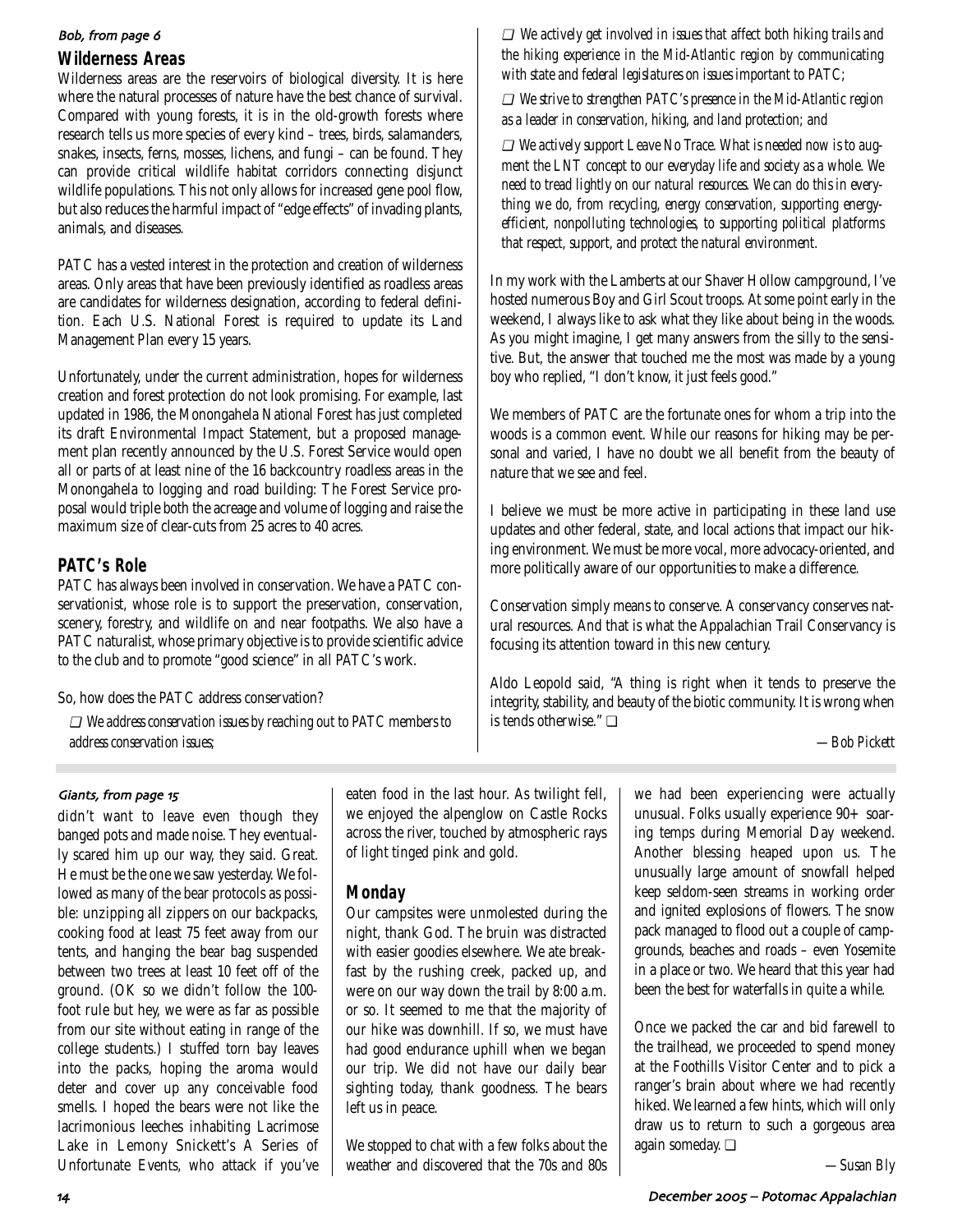#### Giants, from page 8

Without further incident, we eventually descended a hill opposite a smooth granite dome face to Buck Creek. This creek crossing was a breeze as a nice metal bridge had been constructed over it, making this one of the instances where we were thankful for our tax dollars at work. They had to have flown the steel in to this area as I don't know of too many hikers or mules who enjoy carrying steel beams on their shoulders for miles at a time. The creek was flowing rapidly, with brown/white silted water from snow melt, over large boulders. No sane person would have attempted a crossing without a bridge.

We made camp and proceeded to enjoy a relaxing afternoon, catching up on camp chores and exploring the surrounding area. I learned pretty quickly to do the Indian tribal dance in my flip flop camp shoes over pine needles, as red ants love to nibble on tender hiking toes. I discovered a couple pieces of bark that the creek had crafted into beautiful circular works of art. Water crafts nearly all the objects it embraces into round smooth subjects. Another find was aromatic oblong leaves. We found out later that these were bay leaves. We chose to crush some to place in our packs to help deter bears and other critters nostrils.

Later, we shared our campsite with two lightweight backpackers. I am still not convinced about open-tarp tenting as I can't stand the thought of the mice, spiders, and now bears traipsing over me. And oh yes, Anneil lifted the loose board covering the log chair at the picnic table and lo and behold, a small black scorpion appeared.

### **Sunday**

The next day was a day hike/backpacking day. We were up and moving at 5:30 a.m., stealthily making breakfast as the lightweights were sleeping nearby. We had a gorgeous breakfast view of the sun striking Tharpe's Rock at about 9,800 feet above us, along the High Sierra Trail, of course. Life is great when you can sip hot chocolate and watch a feeder stream of Buck Creek cascade down a rock face way up there at nearly 10,000 feet. Our present elevation was about 5,000 feet.

We put on hiking boots around 7:30 and headed toward Redwood Meadow to gaze at really big trees. We took our time gazing at the various rock formations of Tharpe's Rocks and Teapot Dome at various twists and turns of the trail. What really caught our eye when we rounded a turn was the truly open vista of



Kaweah River, try to cross this!

Eagle Scout Peak and its fellow peaks. Their snowy flanks make it still too early to explore, utilizing the High Sierra Trail, but after viewing them from below, we vowed to come back and do that trail someday.

While admiring the relatively large sequoias on the way down the hill, I noticed gash marks on a couple of them and the ubiquitous scat pile in the trail. This was a foreboding of what was to come, but mere food for thought at that particular moment.

We had to cross two streams to reach Redwood Meadow. The first crossing of the Kaweah was no problem as it was covered by a bridge, but the crossing of Granite Creek was not. Well, as has been mentioned before, snowmelt was an issue. The Granite Creek crossing would pose no problem at all during other times of the year. Its somewhat shallow waters and smooth-looking rock bed lured me to at least try. About halfway across the smoothly raging calf-high torrent, I had visions of my body sweeping down the rapids, never to leave California. So, I carefully recrossed to the same shore and gave up the trail chase to Redwood Meadow. Anneil had no thoughts of even attempting a crossing, smart woman that she is. But at least I tried. So, on with the boots and to try to make our way to Bearpaw Meadow, an alternate objective.

Up the ridge we climbed, passing another passage to Redwood Meadow but that involved crossing Granite again and Eagle Scout Run, which we thought would probably be impassable. (Of course we later found out

that one or both of the creeks have bridges over them. So much for not buying the complete trail guide beforehand.)

As I gained some distance between Anneil and myself, I made sure to whistle, break sticks, talk, and make noise in general, having remembered yesterday's bear encounter. After a while, I stopped in some sugar pines to wait for Anneil to catch up. When I saw her in the distance, I just happened to glance to my right and notice the black shape (with ears) accompanied by the familiar shuffling. We had another bruin on our hands. Great Josephine. I must have passed him earlier and never knew it. So, I start yelling at Anneil that there's a bear off to her left, my right. She starts yelling back and in the general squawk of two women, he manages to think clearly and head down over the bank toward the Kaweah, and not to come rushing across the trail and further into the woods between us. We drew a big sigh of relief and moved on. What else can you do? Welcome to the Western wilderness, kiddo.

We shortly arrived at the Kaweah, and we realized that we had another impossible stream crossing between us and our destination – Bearpaw Meadow. It's not fun being thwarted twice from your goals in one day, but we managed to take this in stride. Better to be alive and kicking than near dead and twitching. We backtracked to the awesome vista of the Great Western Divide and had lunch. Anneil accidentally spilled tuna juice on her shorts so you know what the bears would be thinking as she went by: "Mmm. Walking fish. I enjoy these buffets on legs they send us now."

We made our way back to Buck Creek and our tents, enjoying sights of the various rock outcroppings along the way. It was sort of sad to be retracing our steps so soon. One always likes to see and experience new things, hence loop hiking. We packed up our backpacks and headed down to Mehrton Creek, making plenty of noise in order to avoid bear encounters. We crossed Mehrton safely but found that the camping spot we wanted was overtaken by five packs. So, we had to take the scenic view site looking out toward Castle Rock, down to Mehrton Creek. But this campsite was only 10 feet off of the trail. Oh well. After supper, we had a conversation with our fellow campers, who were college age. They said that there was a troublesome brown bear with a green ear tag that had come into their camp that afternoon. He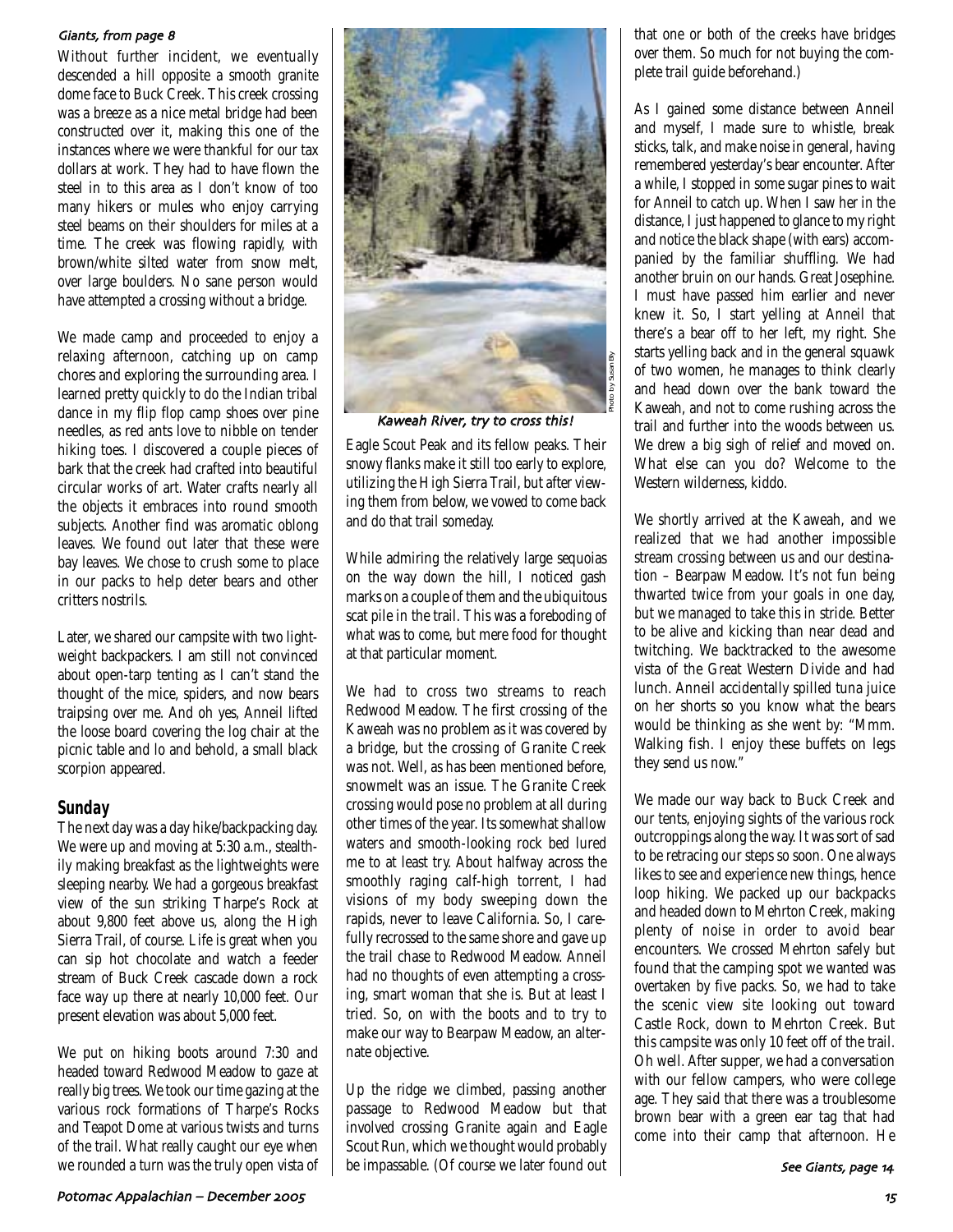# TRAILHEAD

After a really dry September, remnants from Hurricane Rita soaked the region over a period of several days. Some areas didn't see sun for almost a week, but dismal days were tolerated because the rain was sorely needed. Warm weather in September delayed the peak fall colors by a couple weeks, and the majority of the leaves are still on the trees as we go into November.

Stranger weather came the evening of Oct. 24 as a combination of moisture and a cold front deposited five to eight inches of wet, heavy snow on leaf-laden trees at elevations between 2,500 and 3,000 feet. The results, as you would expect, were broken limbs and small split trees littering the trails at these elevations. Skyline Drive was closed, trapping visitors at campgrounds and lodges for a day or two. Urgent requests went out to overseers to clear the affected trails. We hope this isn't a portent of the approaching winter.

## **Little Stony Creek Trail**

The Great North Mountain PATC District is very pleased to announce that an orphaned trail that is quite important to PATC has found a new status and overseer! Little Stony Creek Trail, the easiest access to Sugar Knob Cabin, has been adopted by PATC with the graces of the Lee District, George Washington National Forest. And Stonewall Brigade rock-solid trail worker Lee Manning has graciously assented to be its overseer. The Stonewall Brigade PATC volunteer work crew visited Little Stony Creek Trail on the monthly October work trip to clear the way for Lee to take over a trail in good shape. Nasty blowdowns were jettisoned and greenbrier was nipped back, while the crew enjoyed a very productive day.

Little Stony Creek Trail has an amazing magical trait--when one is weary, hiking downhill and approaching the trailhead, many have witnessed this mysterious power of the trail to begin repeating itself over, over, and over again. Around the next bend and ... the same exact trail segment. And around the next turn ... the same exact trail segment again. And just when one thinks the trailhead and parking lot is near ... the exact same trail segment again. The canyon is too deep and narrow for GPS units to work – scientists are baffled. The current co-district manager is convinced that there is some sort of power vortex at work. But don't let the word out, or the town of Sedona, Ariz., may get upset at the competition.

Whatever the cause, welcome and many thanks to Lee Manning for taking on the task of dealing with the usual brush, blowdowns, hiker assistance, and waterbar cleaning. Perhaps over time Lee will grow younger and younger as he learns to "channel" the power vortex! Now that would certainly be a way to attract new overseers! Hmmm, has it been mentioned that beautiful Long Mountain Trail also has no current PATC status, no overseers, and could also have power vortices? Is anyone interested?

## **10,000 Hours in SNP Central District**

The Blue and White Crew re-visited the Milam Gap to North Hazeltop section of the AT in September, taking up where they had left off the month before, cutting new sidehill and installing numerous checkdams and waterbars. An afternoon downpour forced the crew off the trail in the early afternoon and back to the comforts of the Pinnacles Research Station. S.V. Dove, looking healthy and happy, was able to join the crew for dinner, along with his wife, Janet, and daugh-



Acme Treadway Co. is constructing serious tread for the Biby Wilderness Trail, which provides access to the Tuscarora Trail across PATC's Biby Tract in Shawneeland west of Winchester, Va.

ter, Sissy (photos at: http://blueandwhitecrew.org/PhotoGallery.php). Sunday found the crew out with weeders for an end-of-the-season touch-up to several AT sections. No representatives from international Blue and White Chapters were able to attend in September (the July trip was attended by our Costa Rican organization, August by the Chinese delegation), but Eric Motzno joined the September festivities as a representative of the B&W Deep South Branch, driving up from North Carolina.

Blue and White Crew members welcomed the ATC Mid-Atlantic Crew to the SNP Central District in October. The ATC crew re-built another section of Civilian Conservation Corps-era cribwall, near Hawksbill. Patrick Wilson, representing PATC and the B&W Crew, took the crew to dinner in Sperryville on Saturday evening (Nice, Mean, or New, Patrick?).

PATC volunteers contributed more than 10,000 hours of trail work in the Central District of SNP in 2005! The 2005 records go to Mike Dyas, with more than 1,000 hours of combined work and travel, and Patrick Wilson, with more than 900 combined hours. Many thanks to all the trail maintainers who keep the Central District in such great shape.

See Trailhead, page 17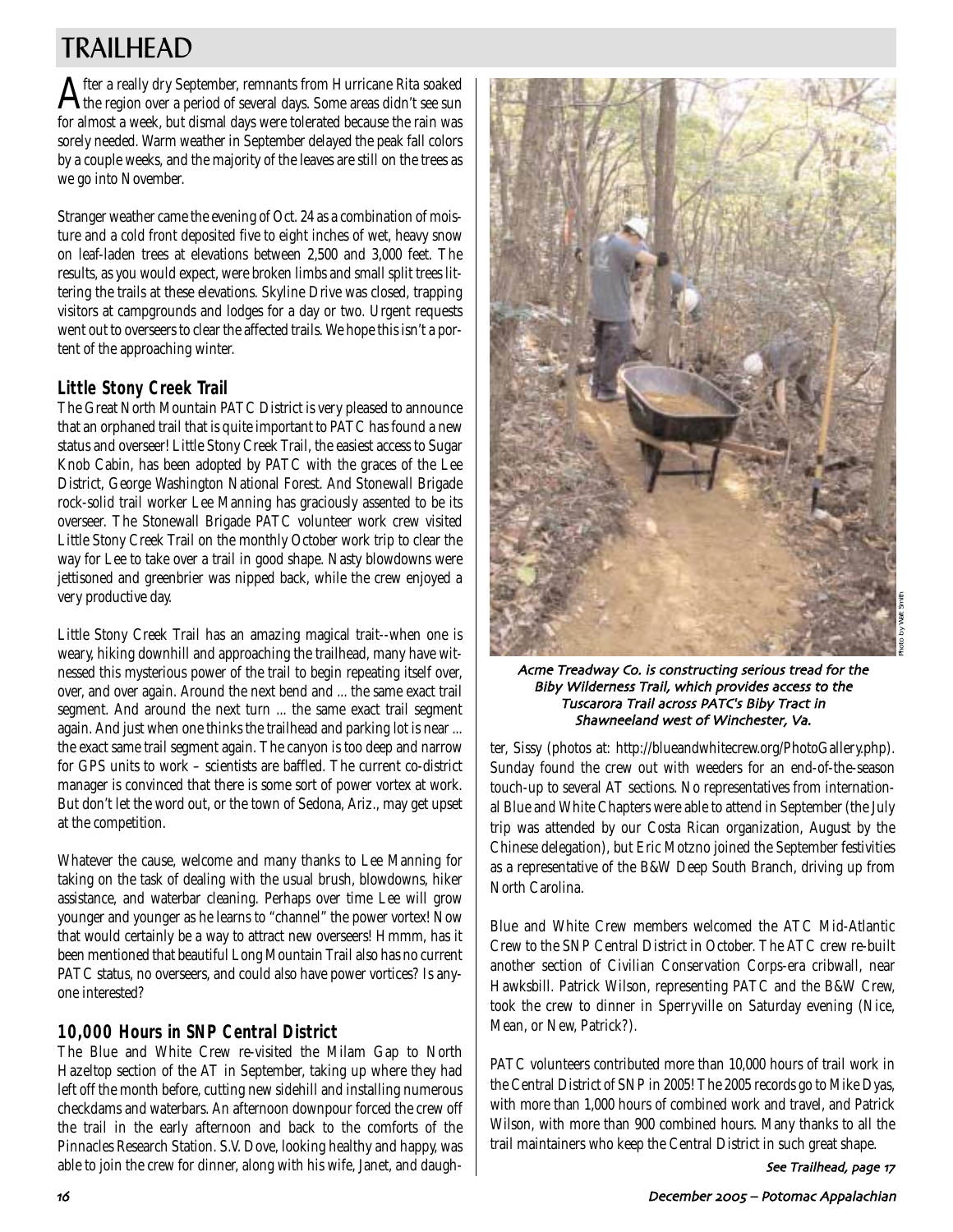#### Trailhead, from page 16

#### **Trail Work in Arizona**

Bernie Stalmann, PATC DM who relocated to Arizona a couple years ago, reports trail work is still a challenge out West and somewhat different than in the East. Erosion is an even bigger problem, and workers have even gone to placing 36" diameter culverts in washes with sides so steep that it is not practical to slope the trail to the bottom. Bernie is hoping they can riprap and add headwalls with BIG rocks so it doesn't wash out in the monsoon rains. One problem – the locals don't understand what a BIG rock is! Unlike nettles and briars, a recent weeding trip involved the removal of mimosa, which is a weed with leaves that grab your skin and leave it bloody. He has never seen anything like it in the East. So far, no rattlesnakes or illegals, just weeds and HUGE grasshoppers.

### **What's in a Name**

PATC members have been meeting and conferring for months with representatives from other Eastern trail clubs to come up with a new name for the second long hiking route through the Appalachians. PATC's portion of the project runs from the Allegheny Trail near Lake Sherwood, W.Va., to Pennsylvania's Link Trail north of Cowans Gap. This will be via the Tuscarora Trail and connecting trails to the southwest. Let PATC President Tom Johnson know if you would like to get involved!

Coming up with a name for this new trail has not been an easy process. Future use of the Aword, as in the Western Appalachian Alternative, has been banned by the American Hiking Society at the request of ATC. MidAtlantic trail clubs meeting at PATC's Gypsy Spring Cabin last May suggested the name Atlantic Crest Trail. Later, representatives objected that the route was neither Atlantic nor on a crest, nor yet a trail! After a series of conference calls, the Great Eastern Trail emerged as the leading contender. Through a tug-of-war process, the southern terminus has also migrated from NW Georgia to south Florida, but this is also subject to change.

The latest word from Tom Johnson is this: As of three weeks ago the trail groups involved in this new trail met by telephone and selected the name Great Eastern Trail. Also, on November 5 the Finger Lakes Trail Conference, Mid State Trail Association, Link Trail Association, PATC, and American Hiking Society met at Blackburn Trail Center and formed a new organization, the Mid-Atlantic Foot Trails Coalition, to put the new trail on the ground. This trail will include 153 miles of the Tuscarora Trail, plus a link to the Allegheny Trail in West Virginia.

### **Rain, Rain, Go Away**

Over a dozen Cadillac Crew volunteers braved continuous rain Saturday, Oct. 8, while constructing the Millrace Trail. Margie Knott's cabin provided dry relief to the wet, weary, and muddy workers. The trail will connect a parking area and existing Sleepy Creek WMA trail to the Tuscarora Trail near Shockeys Knob Shelter. So far, a mile of the trail has been completed from the Sleepy Creek parking area off Packhorse Road to Little Brushy Creek. Alan Day GPSed the progress, and the overlay on a Topographic map is available at http://dayhikes.org/maps/Millrace-CC-areas.JPG.



Madison Brown, Ranger Don and Steve O. ponder lateral drain work on Jeremy's Run. Photo taken during the North District Crew Week, Aug. 28.



Ben Fitzgerald and Madison Brown finish the construction of a rock check dam during the North District Crew week in early September.

### **Hoodlums Hold Oktoberfest**

A few days before the Hoodlums' Oktoberfest Worktrip weekend, the weather did not look very promising. The forecasters were calling for a rainy weekend with periods of heavy rain, perhaps an inch or two. We decided to make a go of it anyway and play it by ear, and nine hearty trail workers showed up Saturday morning at Compton Gap. It was pouring in the metro area and this may have accounted for a number of no-shows, but it was raining very little in the park and we worked virtually all day without having to put on raingear. In fact, the softened earth actually aided the digging of several hundred feet of sideslope on the AT just south of Compton Peak, which was the primary goal of the day. The crew also installed rock waterbars and improved the rock lateral drain just below the stream crossing and did a little work on the newly blazed extension of the Compton Peak east view trail that leads down to the columnar jointing basalt formation.

It drizzled briefly at day's end just as the Oktoberfest meal was being put on the table at Indian Run Hut Saturday evening. However, the rain was too little, too late to slow down all the good work that was done or to dampen the spirits of the crew, feasting on good German food mit Bier.

Please send any interesting tale, technical advice, individual or group accomplishments, and trail maintenance questions to Trailhead, c/o Jon Rindt, 621 Skyline Forest Drive, Front Royal, VA 22630 or to jkrindt@adelphia.net. ❏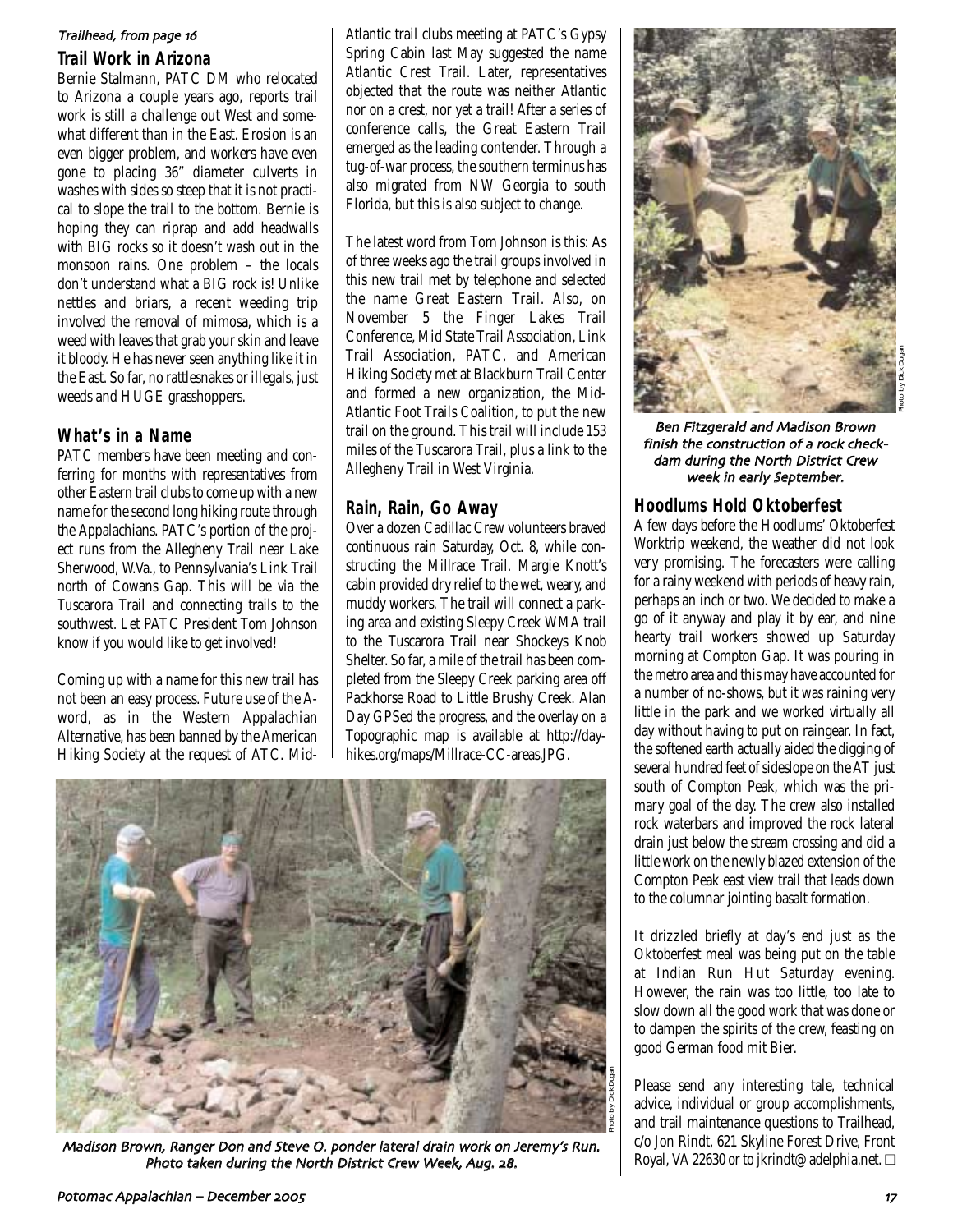# SNP Announces Parkway Night Closing During Hunting Season

Portions of Skyline Drive, the famed mountain road through SNP, will be closed at night during hunting season, Park Superintendent Chas Cartwright announced. He noted that this is the 27th year that this closure has been undertaken and stressed its importance at reducing illegal hunting activity within the park, a sanctuary for wildlife, during the Commonwealth's hunting season outside the park.

From Nov. 14, 2005, through Jan. 7, 2006, the Skyline Drive between Front Royal (mp 0 at U.S. Highway 340) and Thornton Gap (mp 31 at U.S. Highway 211), and between Swift Run Gap (mp 65 at U.S. Highway 33) and Rockfish Gap (mp 105 at U.S. Highway 250), will be closed daily between 5:00 p.m. and 8:00 a.m. The central portion of the drive, between Thornton Gap and Swift Run Gap, will remain open for overnight access to Skyland Resort and Big Meadows Campground until those facilities close on Nov. 27.

Then, beginning Nov. 28, 2005, through Jan. 7, 2006, the entire length of Skyline Drive will be closed daily from 5:00 p.m. until 8:00 a.m. Cartwright said, "By closing portions of the Skyline Drive, rangers are able to concentrate patrols on problem areas and increase contacts along the park boundary."

Not that many trail overseers work on their trails after dark during the next two months, but it is a good reminder that hunting season is upon us. This is particularly important for trail maintainers and cabin users who access their trails along the park boundary area. The standard precautions are to wear bright clothing and don't travel alone. ❏

—Shawn Green, Park Trails Coordinator

Cartwright also reminded the public that the park has a reward program to assist in combating illegal hunting in the park. "A reward will be paid to anyone who furnishes

information which leads to the conviction of any person who hunts, transports, or attempts to transport illegally taken wildlife within the park," said Cartwright. Anyone with information about such activities should call the nearest Ranger Station or Park Headquarters (toll free, (1-800/732-0911); or (540/999-2227). The identity of persons furnishing information will be kept strictly confidential, and a person does not have to reveal his or her name. ❏

*—Karen Beck-Herzog*

## 'In the Streets' Gives Trail Talkers a Chance to Show Their Stuff

For several years, on the first Saturday in October, Frederick, Md., has opened its streets to pedestrians, vendors, musical groups, and local organizations. Clyde Hicks has always saved PATC a prime spot in front of his store, The Trail House. Many passers-by showed an interest in PATC as our volunteer Trail Talkers – John Beutler, Bryon Lawrence, Kristin Leahy, Linda Turner, and Nancy Hammond – chatted with them about what we do. By sharing time at the PATC display, the Trail Talkers were able to enjoy the festivities, too.

Many thanks to Clyde, who greatly helped us out by letting us store the display in The Trail House before and after the event – making the logistics for the day much easier for the volunteers! **□** 

*—Jane Thompson*

## POTOMAC APPALACHIAN

(UPS-440-280) ©2005, Potomac Appalachian Trail Club, Inc.

Published monthly by the Potomac Appalachian Trail Club, 118 Park Street, S.E., Vienna, VA 22180.

Periodical class postage paid at Vienna, VA. Postmaster: send address changes to: Potomac Appalachian Trail Club, 118 Park Street, S.E., Vienna, VA 22180

Subscription: (Free with PATC membership) \$6.00 annually; \$.70 single copies.



# Attention Federal Employees

PATC is participating again this year in the Combined Federal Campaign of the National Capital Area. Please consider a donation to PATC. Our 2005 designation number is 7956. The fund will be active through December. Thank you for your support, and thanks to the members who contributed via the CFC last year.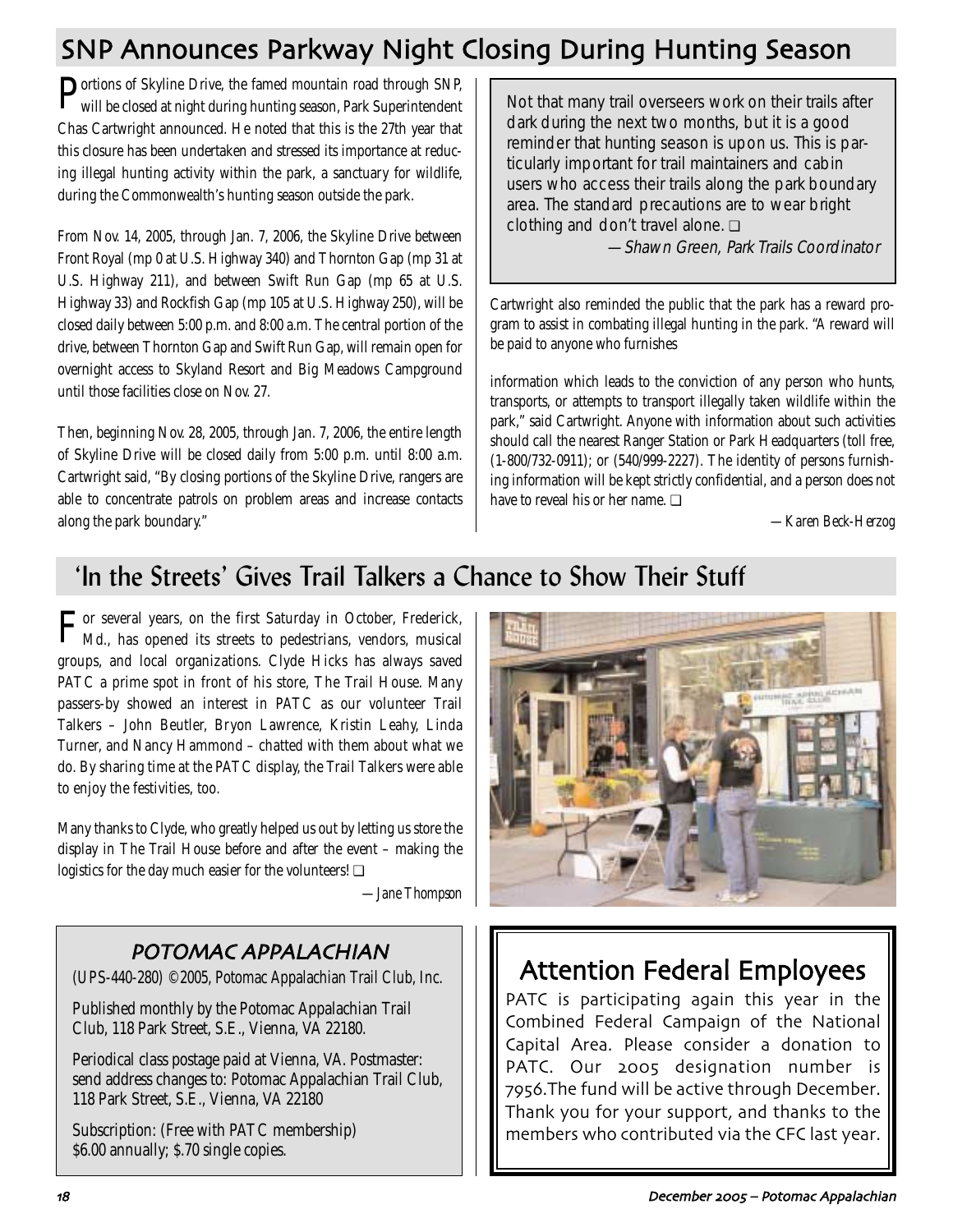# VOLUNTEER OPPORTUNITIES

## PATC Tract Managers Needed

Volunteers needed to manage PATC owned Lands. Several locations available. Properties are up and down the AT in Virginia and Maryland and along the Tuscarora In Virginia, West Virginia and Pennsylvania. If interested please contact Chris Mangold at 301/898-7979 or e-mail at csm5749@yahoo.com.

## Who's Minding the Store? You Can!!!

PATC is looking for a new chair of the Sales Committee. Duties would include: advise and supervise paid and volunteer sales staff, help with inventory of all PATC publications, establish sales policy and publication pricing, work closely with publication and maps committees to target future updates and publications. Anyone interested in this position please contact: Lee Sheaffer, Vice President-Volunteerism (thumpers@visuallink.com) 540/955-0736.

## Computer Help Wanted

Don't want to get your hands dirty? If not there's still a way to help your club. If you're computer savvy, think about assisting PATC in planning and maintaining its information technology system. We've bought new computers and need members' expertise in bringing the club into the 21st century. If you have any of the following skills and are interested and available, please contact Vice President for Operations Bruce Glendening at info@patc.net for further information. We are in search of professional programmers with training and skills in the following:

*Microsoft Access Exchange 2003 HTML Small Business Server 2003 Webmaster MS-SQL Server ASP Networking in general*

ARCHIVE HELP WANTED: The Archivist needs help in transferring files from file cabinets to archive boxes, and moving the boxes onto shelves in the Archives Room. Please call or write Carol Niedzialek, 301/949-9729, cactuss3@earthlink.net.

VOLUNTEERS NEEDED at events to help at the PATC booth. Would you like to share your joy of hiking and help spread the word about PATC and its mission to preserve hiking trails? PATC will greatly appreciate your assistance in spreading the word about our organization. Through you, we will be able to extend our outreach and membership efforts. Events we currently need help at are listed in the PA under Visit PATC at an Event Near You! If you are interested in volunteering for one of these events, future events, or speaking engagements, contact Jane Thompson, supervisor of information, education, and activities, jayteehike@yahoo.com or 301/349-2496. PATC needs you to talk trails!



Notices are published free of charge for PATC members only. PATC cannot vouch for any of the advertised items. No commercial advertisement or personal notices unrelated to hiking will be accepted. Deadline for inclusion is the first day of the month preceding issuance of the newsletter. Notices will be run for three months, at the discretion of the editor, unless we are otherwise advised. ❏

## TRAIL OVERSEER DISCOUNTS

PATC OVERSEERS GET DIS-COUNTS from the following merchants who support our volunteer programs: Blue Ridge Mountain Sports (Charlottesville, Tidewater) – 20%, Hudson Trail Outfitters (Metro D.C.) – 20%, The Trail House (Frederick, Md.) – 15%, Casual Adventures (Arlington, Va.) – 10%, Campmor (mail order via PATC HQ) – 10%, Weasel Creek Outfitters in Front Royal – 10%, The Outfitter at Harpers Ferry – 15%, and the sole source (Harrisonburg) – 10%. Check the back page of the PA for the latest trail, cabin, and shelter overseer opportunities. All PATC members receive a 10% discount from Blue Ridge Mountain Sports and Ranger Surplus (excludes BSA merchandise). Be sure to have your membership ID or overseer ID ready when you shop.

## HIKING PARTNERSHIPS

WANTED: HIKING PARTNER. I live in the Baltimore area, retired school teacher and seeking a hiking partner(s) to share in car shuttle for section hiking the southern half of the AT. The outing could be up to 10 days at a time. Contact: Ron Bungay (ronbungay@ comcast.net) or 410/242-4592

HIKING ENTHUSIAST SOUGHT for role as Scoutmaster of outdoorsfocused Boy Scout Troop 97 in Silver Spring, Md. More info? Contact Jim Van Cott: (301/565-0486) CJPAVC@yahoo.com.

WANTED: HIKING/CAMPING PARTNER: I live in Gaithersburg, Md., and am looking for hiking and camping buddies within 120 miles of the DC area. I am 29 and willing to hike/camp anywhere. I also have a dual propane stove that I am giving away. Any takers? Contact Jeffrey Scott (knight\_1\_nu@yahoo.com) 301/466-3373.